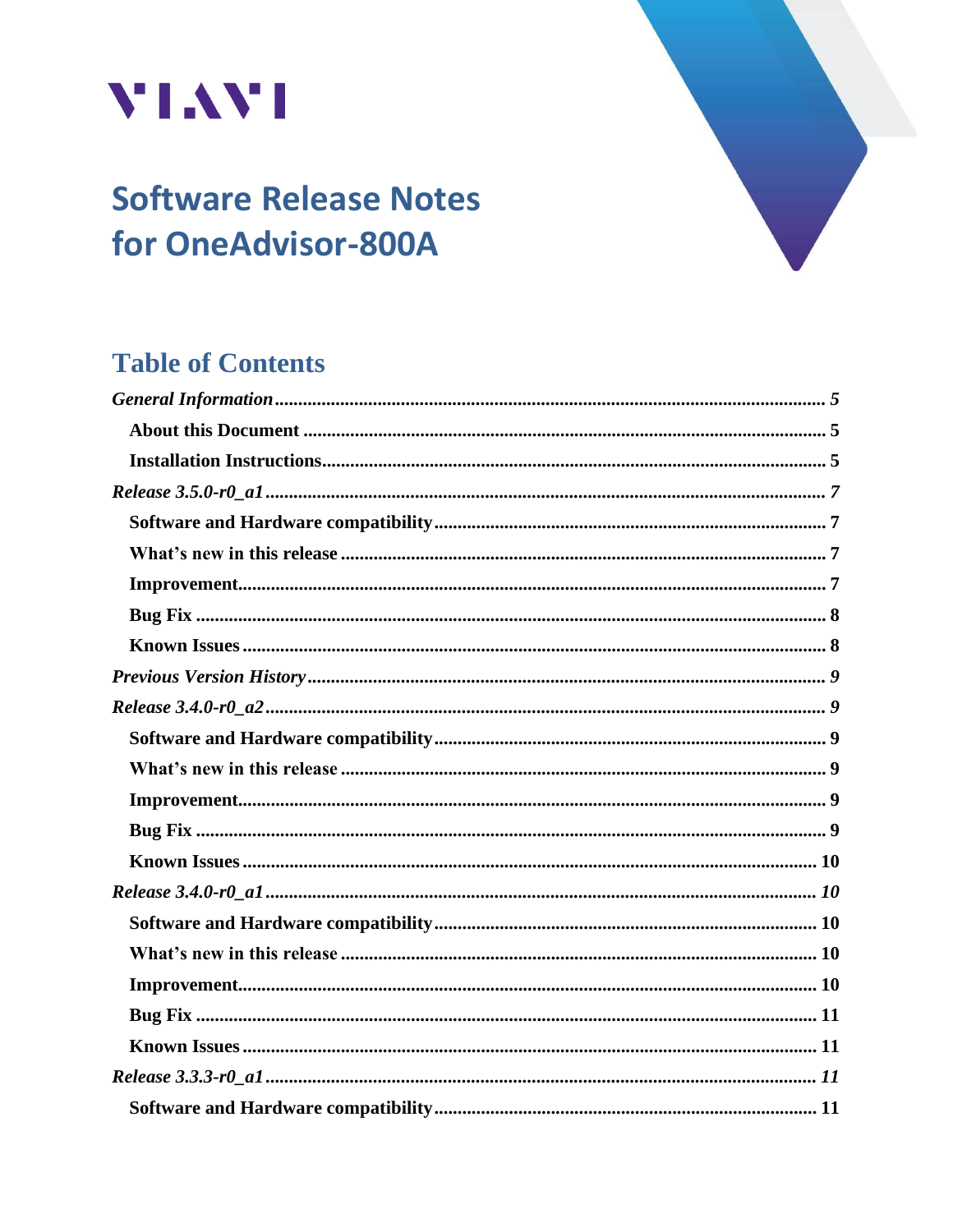| <b>ONA-800A Release Notes</b> | Page 2 of 22 | 22079709 Rev003<br>09/08/2020 |  |
|-------------------------------|--------------|-------------------------------|--|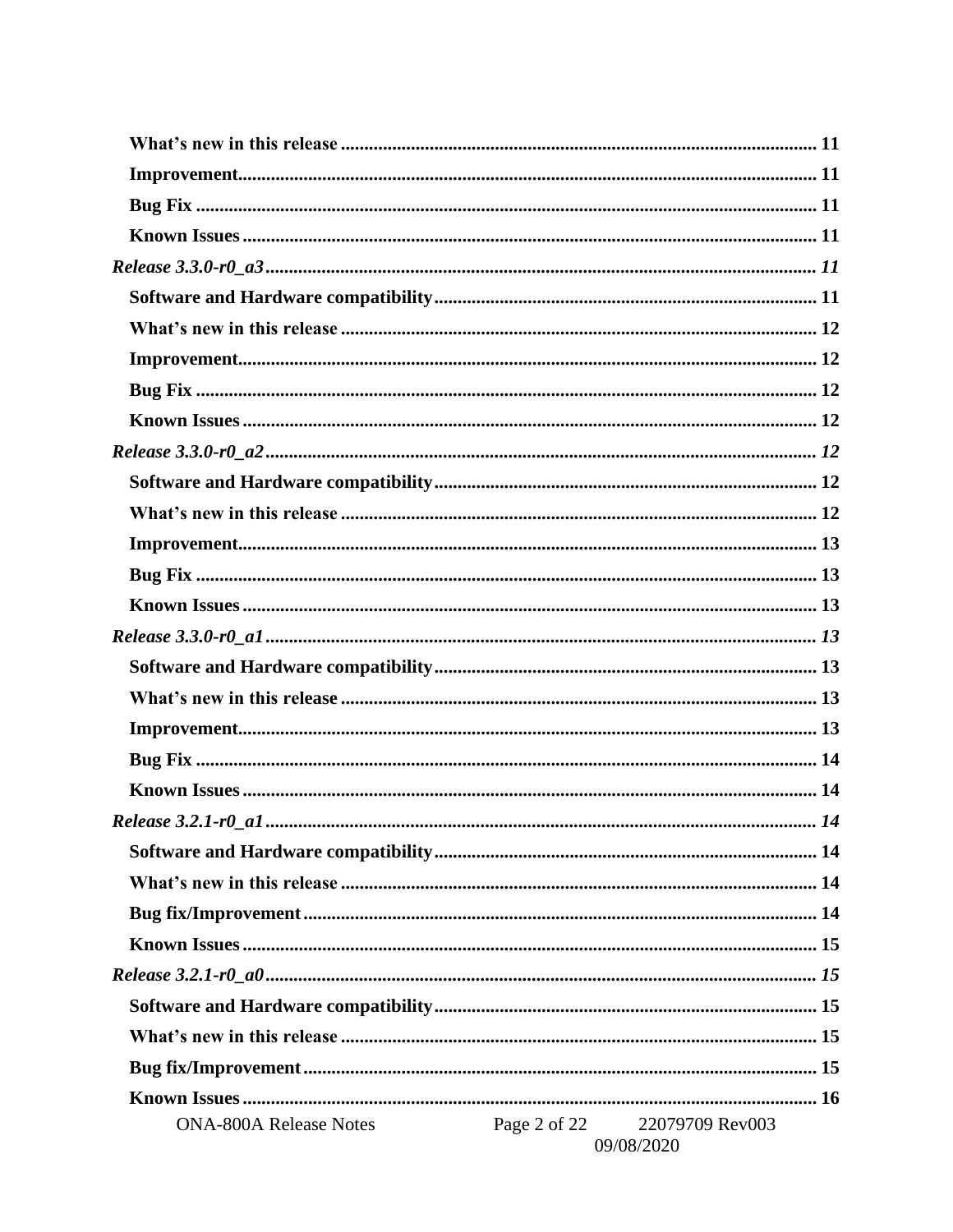| 22 |  |
|----|--|
|    |  |
|    |  |
|    |  |
|    |  |
|    |  |
|    |  |
|    |  |
|    |  |
|    |  |
|    |  |
|    |  |
|    |  |
|    |  |
|    |  |
|    |  |
|    |  |
|    |  |
|    |  |
|    |  |
|    |  |
|    |  |
|    |  |
|    |  |
|    |  |
|    |  |
|    |  |
|    |  |
|    |  |
|    |  |
|    |  |
|    |  |
|    |  |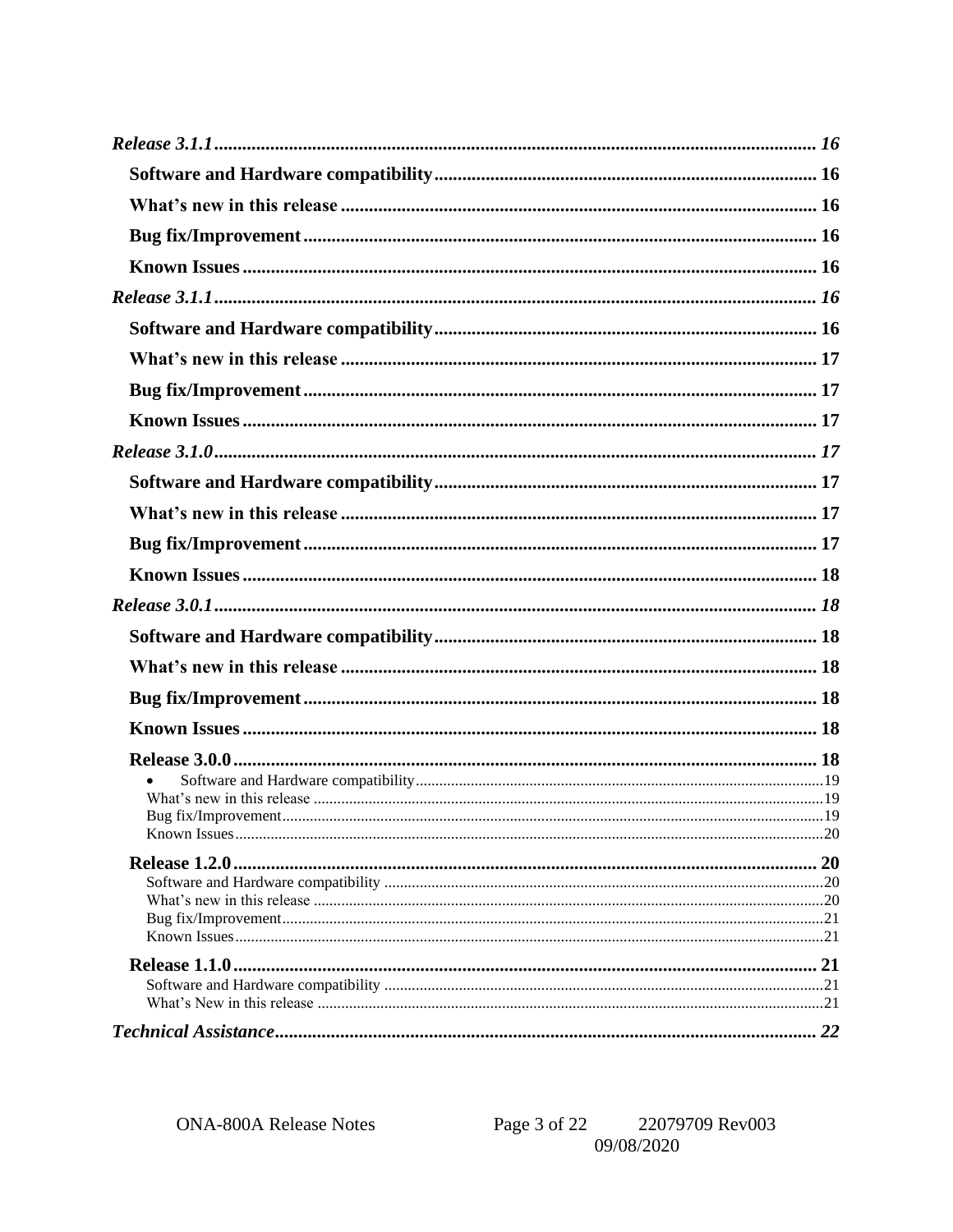ONA -800A Release Note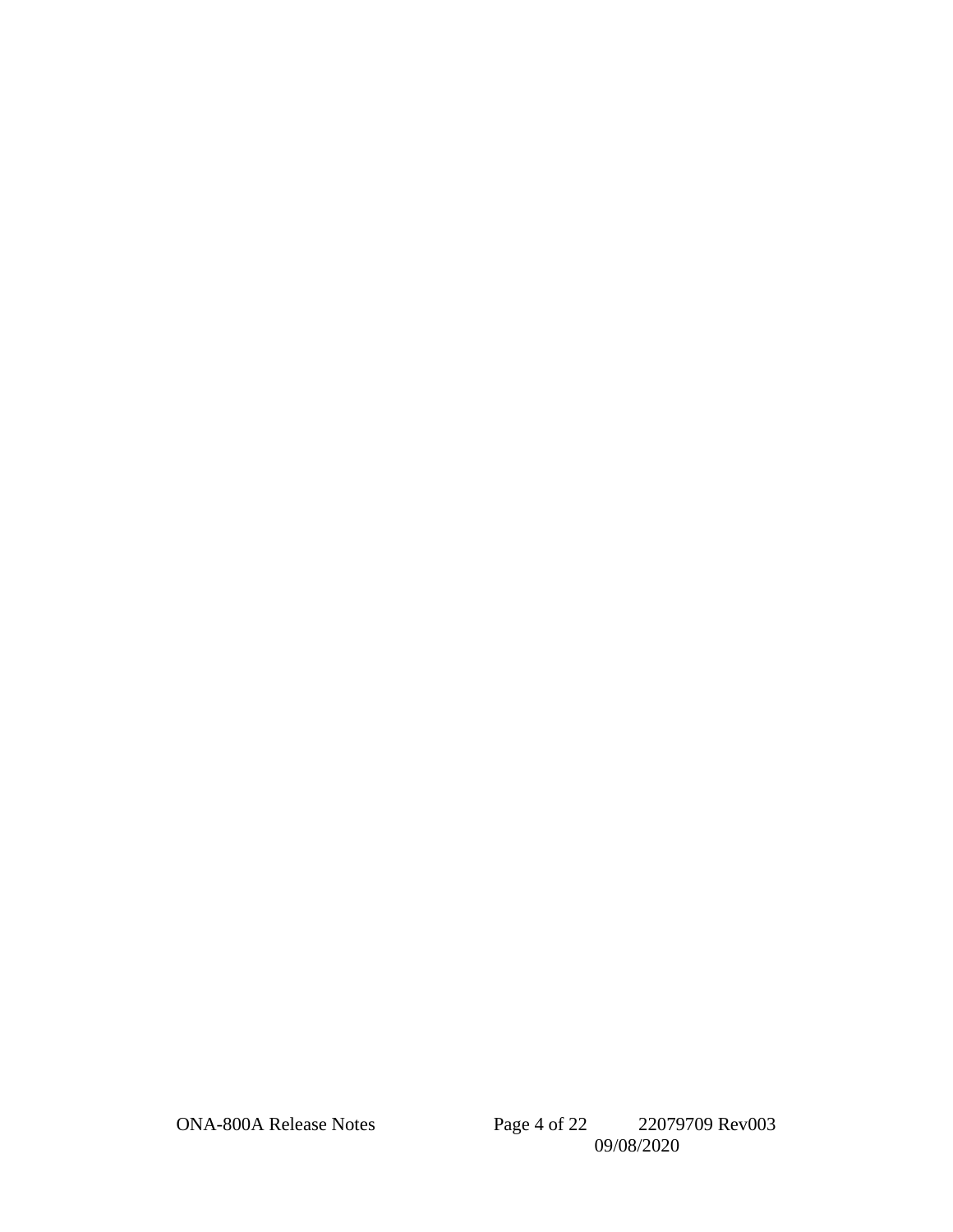# <span id="page-4-0"></span>**General Information**

## <span id="page-4-1"></span>**About this Document**

This document provides OneAdvisor firmware version numbers, a description of new features, and a list of unresolved issues associated with this release, unless otherwise specified.

## <span id="page-4-2"></span>**Installation Instructions**

- Visit the website below to download the latest firmware. Firmware file has \*.exe extension which is self-extractable file. [http://ona-800.updatemyunit.net](http://ona-800.updatemyunit.net/)
- Attached a USB memory device into your computer of at least 1GHz of space available (maximum USB capacity is 32B, and formatted as FAT32)
- Run the downloaded firmware file and when prompted select the drive that corresponds to the USB memory device. When completed all the firmware source files will be extracted in the USB root under a folder name "ale".

|               | OneAdvisor-800-release-bundle-1.2.0 |                                                |  |
|---------------|-------------------------------------|------------------------------------------------|--|
|               | <b>VIAVI Software</b>               |                                                |  |
|               |                                     | Please enter the path for the USB flash drive: |  |
| $E:\setminus$ |                                     |                                                |  |
|               | OK                                  | Cancel                                         |  |
|               | 10% VIAVI Software                  |                                                |  |
| Please wait   |                                     |                                                |  |
|               |                                     |                                                |  |

- Connect AC/DC power adapter into the OneAdvisor
- Insert the USB memory device into the USB port located on the top of the OneAdvisor.
- In OneAdvisor's Home Page select: {System}, {Upgrade}, {USB}, {Start Upgrade}: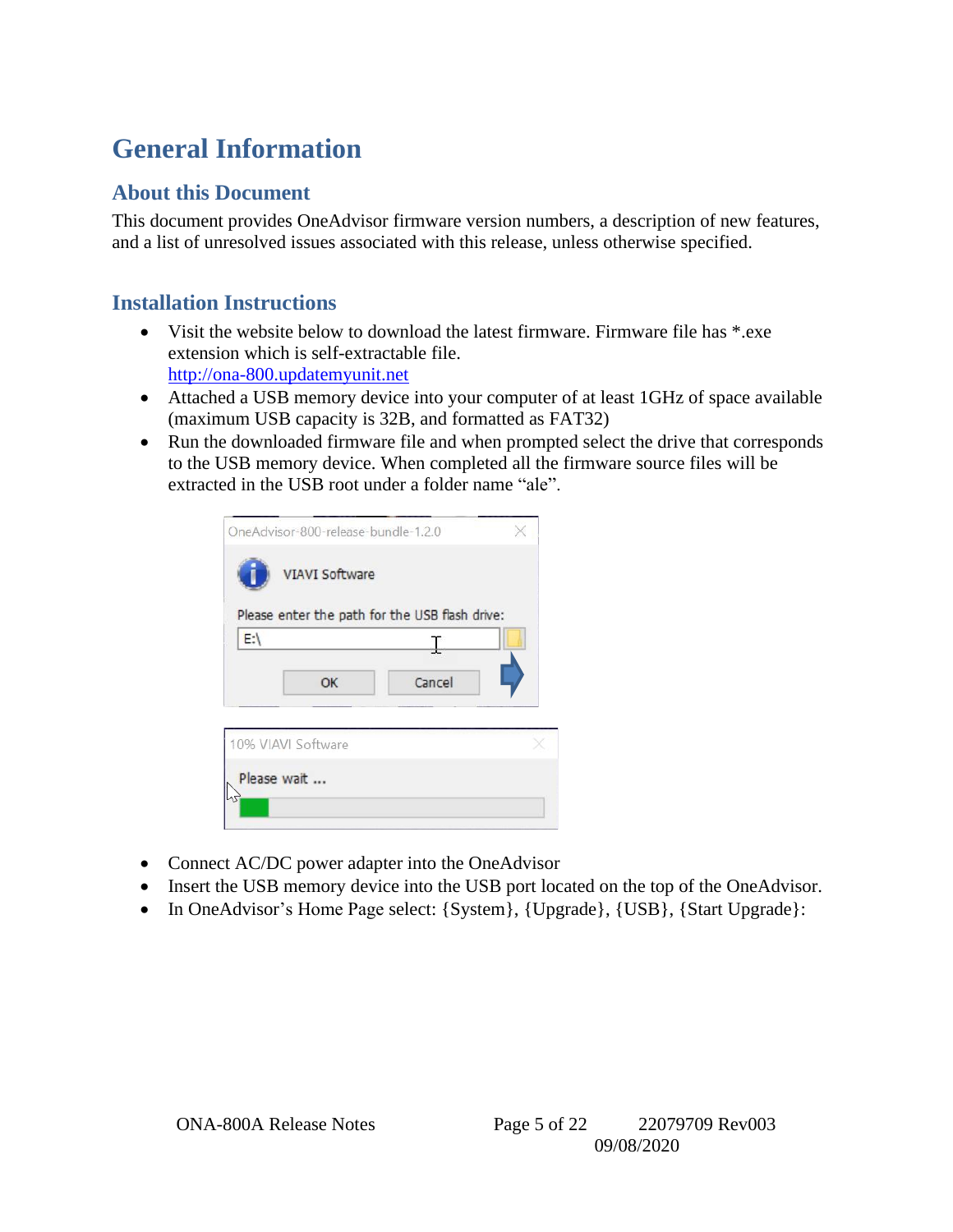| <b>System</b><br>$\bullet$<br>Upgrade                           |  |
|-----------------------------------------------------------------|--|
| <b>O</b> usb<br>Upgrade from files stored on a USB flash drive. |  |
| Start Upgrade                                                   |  |

- The upgrade progress will start and might take 10 minutes to 30 minutes. At the end of the upgrade process the OneAdvisor will reboot to complete the upgrade.
- For more information, refer to OneAdvisor's User`s Guide.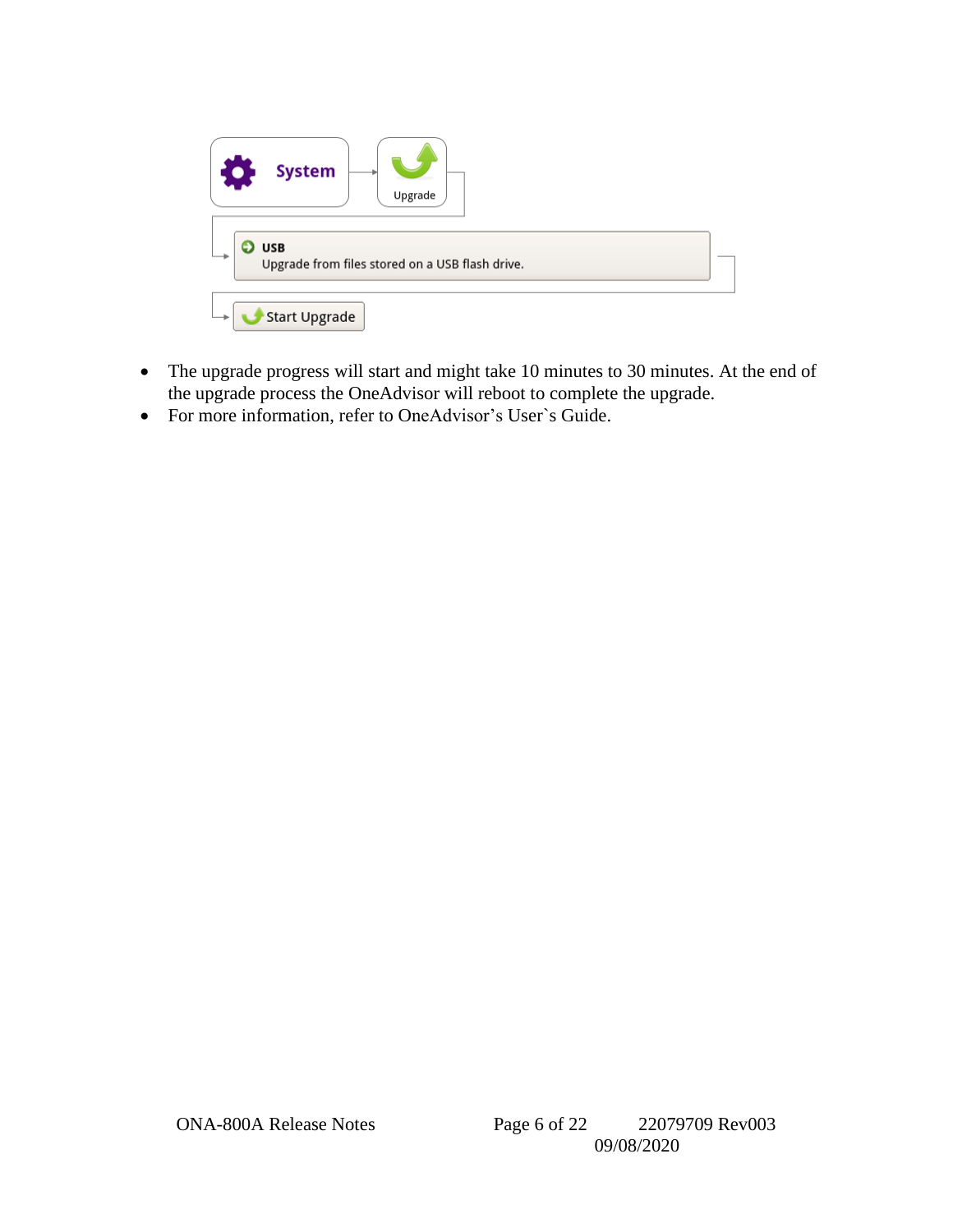# <span id="page-6-0"></span>**Release 3.5.0-r0\_a1**

Release date: Apr 28, 2022

## <span id="page-6-1"></span>**Software and Hardware compatibility**

The following table lists the versions of related VIAVI hardware and software that can be used in conjunction with this release for OneAdvisor-800.

| <b>Hardware</b>   | Version                       | <b>Build</b> |
|-------------------|-------------------------------|--------------|
| Mainframe         | 3.5.0-66c7bd6                 | 25/04/2022   |
| SPA06MA/SPA06MA-O | 2.100.0009r-6d592ca           | 29/04/2022   |
| <b>Transport</b>  | 3.1.0.637018d                 | 29/04/2022   |
| CAA06MA/CAA06MB   | 6.064.001r-834cc1f            | 29/04/2022   |
| Fiber Optic       | $22.20 + \frac{1}{3572 - 10}$ | 29/04/2022   |
| <b>RFPM</b>       | 7.022.001r-bc8f4ca            | 29/04/2022   |

### <span id="page-6-2"></span>**What's new in this release**

- RF
	- o Scanner (Spectrum centric) (Option: ONA-SP-CHS)
	- o DSS Signal Analysis (Option: ONA-SP-DSSSIA)
	- o Support RA18G/32G/44G Solution module
	- o EagleEye Interface with RA18G/32G/44G Solution module
	- o Blind Scan supports PLMN decoding for LTE
	- o 5GNR Carrier Scanner supports PLMN decoding for 5G NR SA mode
- Transport
	- o 10GigE Packet Capture (Option: ONA-SP-10GECAP)
	- o 10/100/1000 Megabit and 1 Gigabit Ethernet LAN (Option: ONA-SP-10M1GE)
	- o 1GigE Packet Capture (Option: ONA-SP-1GECAP)
	- o 25GE 1588/PTP Test Option (Option: ONA-SP-25G1588)
	- o 25GigE Packet Capture (Option: ONA-SP-25GECAP)
	- o CPRI Layer 2 NERT Rates 1 to 8 (Option: ONA-SP-CPRI18L2)

### <span id="page-6-3"></span>**Improvement**

- RF
- o Usability improvement for TAGS: Manual setting and Gate Window setting GUI
- o Auto File Name
- o Auto CPRI configuration
	- Supports latest Nokia format and legacy Ericsson format
	- Support one button report generation for interference/PIM.
- o Supports P vs. T (Slot) in LTE/5GNR SiA
- o One button ClearWrite/Max/Min Trace set
- o Improvement for Auto Preamp for smooth noise floor variation
- o Adjustable Column width in Load window

#### ONA-800A Release Notes Page 7 of 22 22079709 Rev003 09/08/2020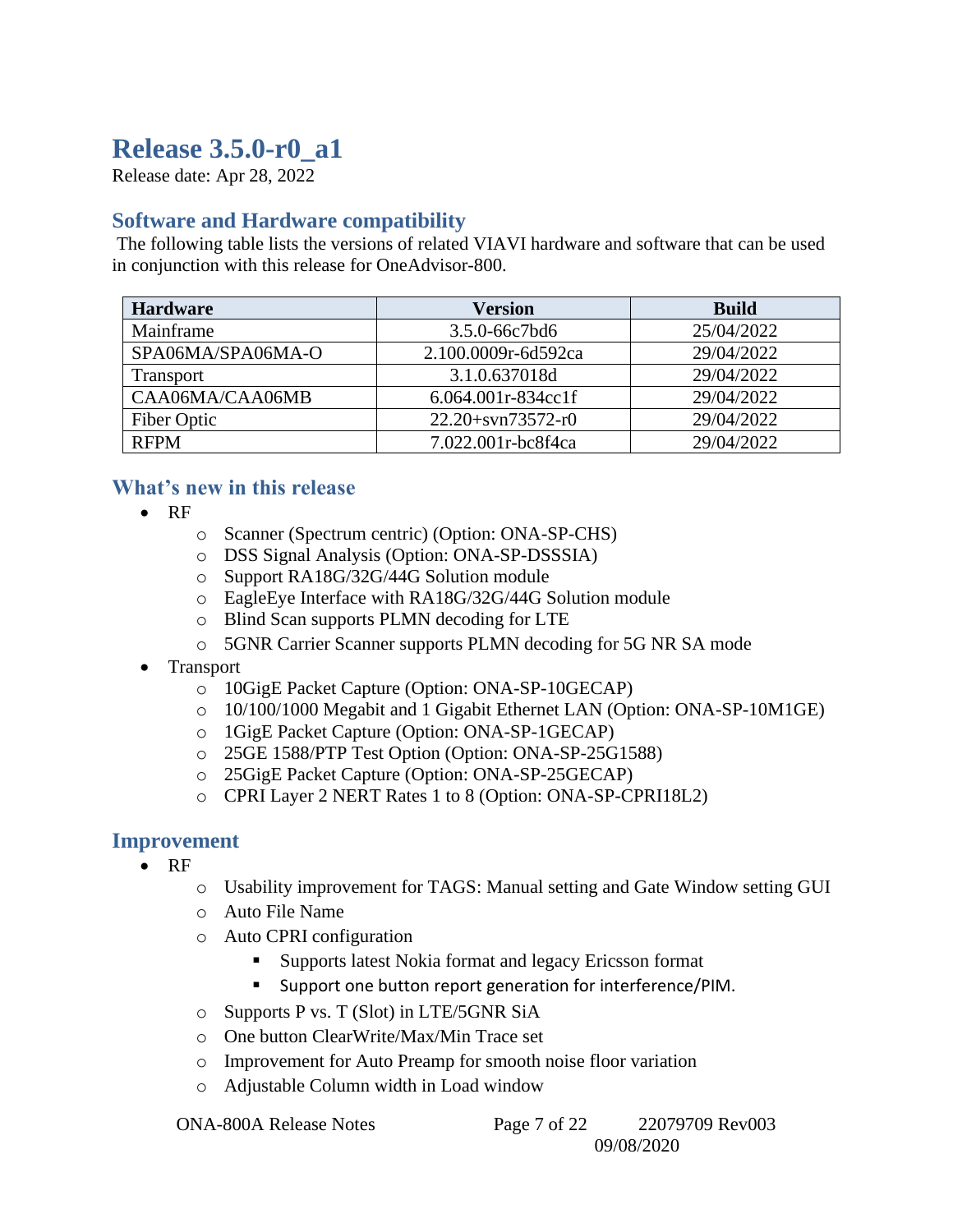- o Cell Phase Sync chart range: +/- 4.5 ms
- o Time Error Window: SSB Periodicity (5/10/20/40/80/160 ms), Frame (10 ms), Half Frame (5 ms)
- ODU Emulation
	- o Able to connect with multiple O-RUs with the M-plane

# <span id="page-7-0"></span>**Bug Fix**

- RF
	- o RFoCPRI Auto Configuration fix bug on Save and Load Setup
	- o RFoCPRI RX Setting supports 4x Carriers up to 8xMIMO
	- o RFoCPRI RSSI/Slop calculation
	- o Error in updating time chart in OTA Channel Scanner
	- o Internal Power Meter 5MHz BW
	- o External Power Meter Wrong Frequency setting
	- o Freq/Time/Power Variation Auto Scale
	- o Freq/Time/Power Variation forcing PCI Manual
- o • CAA
	- o Fixed an issue that displays no parameter setup menus for RF Source in the full Measure Setup screen

## <span id="page-7-1"></span>**Known Issues**

• Infrequent dark screen issue when turned on that needs power recycling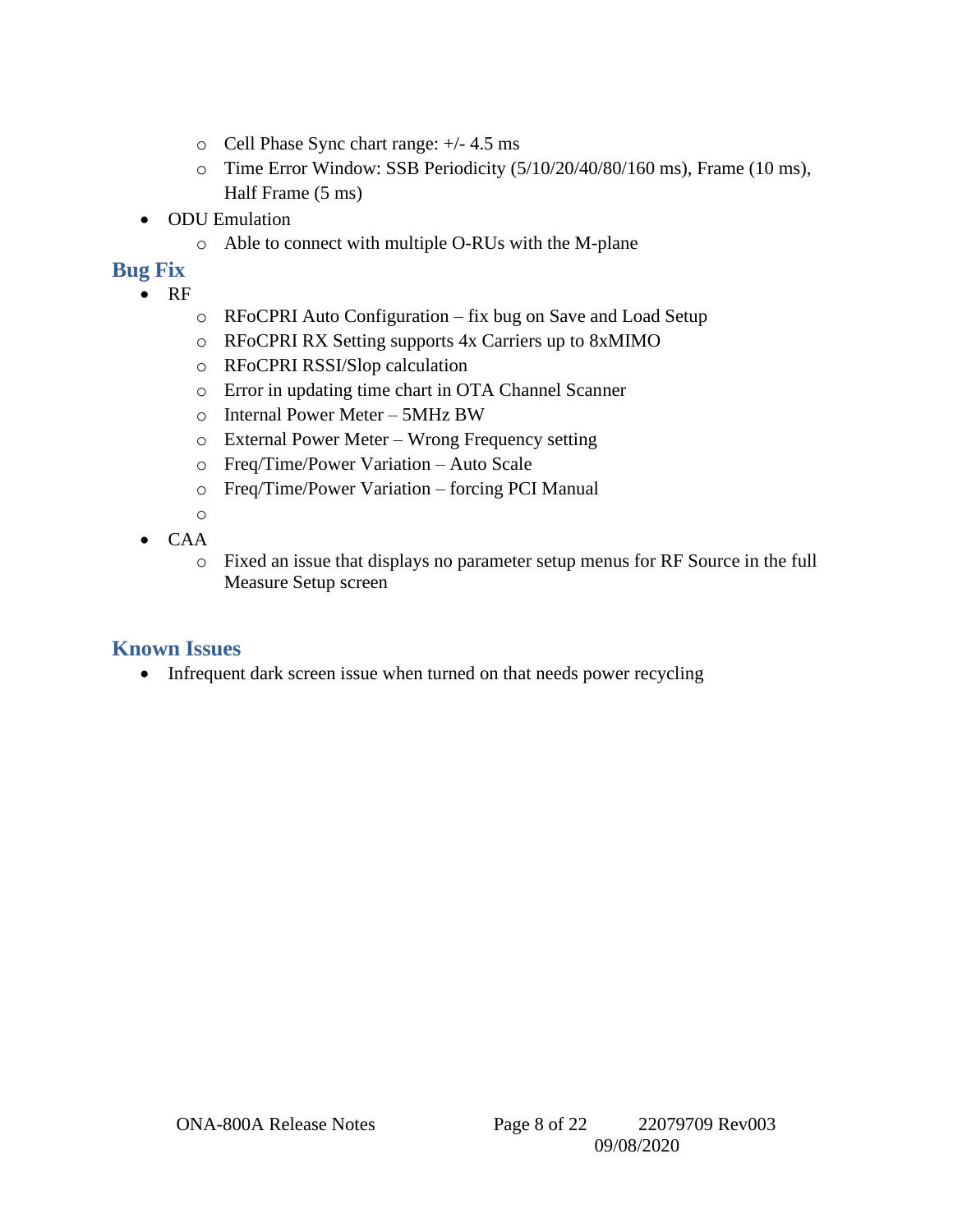# <span id="page-8-0"></span>**Previous Version History**

This section provides history of previous firmware versions.

# <span id="page-8-1"></span>**Release 3.4.0-r0\_a2**

Release date: Jan 28, 2022

### <span id="page-8-2"></span>**Software and Hardware compatibility**

The following table lists the versions of related VIAVI hardware and software that can be used in conjunction with this release for OneAdvisor-800.

| <b>Hardware</b>   | Version                           | <b>Build</b> |
|-------------------|-----------------------------------|--------------|
| Mainframe         | 3.4.0                             | 19 Dec 2021  |
| SPA06MA/SPA06MA-O | 2.000.0008r                       | 26 Jan 2022  |
| <b>Transport</b>  | 3.0.0.fb4e563                     | 21 Dec 2021  |
| CAA06MA/CAA06MB   | 6.063.002r                        | 26 Jan 2022  |
| Fiber Optic       | $22.00 + \frac{\text{svn}}{1660}$ | 26 Jan 2022  |
| <b>RFPM</b>       | 7.021.001r                        | 21 Dec 2021  |

### <span id="page-8-3"></span>**What's new in this release**

- TDD Auto Gated Spectrum for 5G TDD (Option: ONA-SP-TAGS)
- Cell Phase Sync Analysis for 5G NR (Option: ONA-SP-CPS)
- 10GE 1588/PTP Test Option (Option: ONA-SP-10G1588)
- ODU C-Plane Emulation (Option: ONA-SP-ODUC)
- RFoCPRI Auto Configuration
- Support MA OTDR module
- Support TEM2

### <span id="page-8-4"></span>**Improvement**

- Management of different extremities
- Sweep time Max= 600s
- Gated Sweep: Zero Span trace can be synchronized with GPS
- Auto File Naming for CAA Module
- Blind Scan performance improvement (5G NR & DSS)
- Antenna Editor for EMF
- Added more Guidelines in the Standard
- CPRI frame capture
- Reduce the power offset across the mode in LTE
- More precise control in Auto Preamp

### <span id="page-8-5"></span>**Bug Fix**

- INCIRP line display in full span
- PIM flatness calculation
- Spectrum Route Map. Min logging time is changed from 20 min to 2 hrs.
- Error on DSS detection
- Sync module tab with actual module assembly status

ONA-800A Release Notes Page 9 of 22 22079709 Rev003 09/08/2020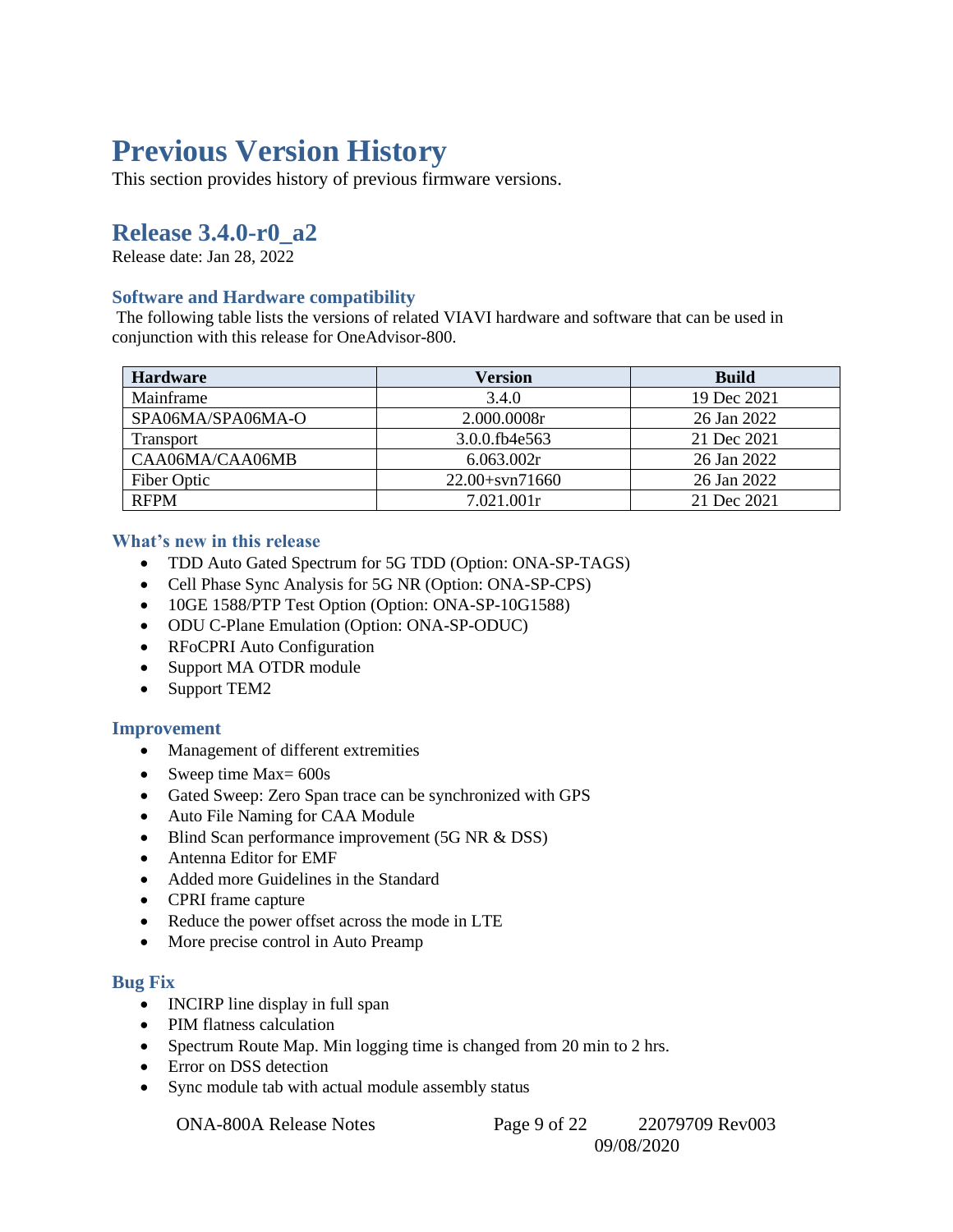- Fixed Y-scale error on 5G NR Carrier Scanner Time Error
- RFoCPRI Auto Configuration clears up previous setting/findings before starting new search
- Fixed discontinued noise floor on Band 3 and Band 5 in SA and RTSA
- Fixed error in license info sharing when connected with EagleEye.

<span id="page-9-0"></span>Infrequent dark screen issue when turned on that needs power recycling

# <span id="page-9-1"></span>**Release 3.4.0-r0\_a1**

Release date: Dec 22, 2021

### <span id="page-9-2"></span>**Software and Hardware compatibility**

The following table lists the versions of related VIAVI hardware and software that can be used in conjunction with this release for OneAdvisor-800.

| <b>Hardware</b>   | Version                    | <b>Build</b> |
|-------------------|----------------------------|--------------|
| Mainframe         | 3.4.0                      | 20 Dec 2021  |
| SPA06MA/SPA06MA-O | 2.000.0004r                | 22 Dec 2021  |
| <b>Transport</b>  | 3.0.0.fb4e563              | 22 Dec 2021  |
| CAA06MA/CAA06MB   | 6.063.001r                 | 22 Dec 2021  |
| Fiber Optic       | $21.64 + \frac{100099}{9}$ | 22 Dec 2021  |
| <b>RFPM</b>       | 7.021.001r                 | 22 Dec 2021  |

### <span id="page-9-3"></span>**What's new in this release**

- TDD Auto Gated Spectrum for 5G TDD (Option: ONA-SP-TAGS)
- Cell Phase Sync Analysis for 5G NR (Option: ONA-SP-CPS)
- 10GE 1588/PTP Test Option (Option: ONA-SP-10G1588)
- ODU C-Plane Emulation (Option: ONA-SP-ODUC)
- RFoCPRI Auto Configuration
- Support MA OTDR module
- Support TEM2

### <span id="page-9-4"></span>**Improvement**

- Management of different extremities
- Sweep time  $Max = 600s$
- Gated Sweep: Zero Span trace can be synchronized with GPS
- Auto File Naming for CAA Module
- Blind Scan performance improvement (5G NR & DSS)
- Antenna Editor for EMF
- Added more Guidelines in the Standard
- CPRI frame capture
- Reduce the power offset across the mode in LTE
- More precise control in Auto Preamp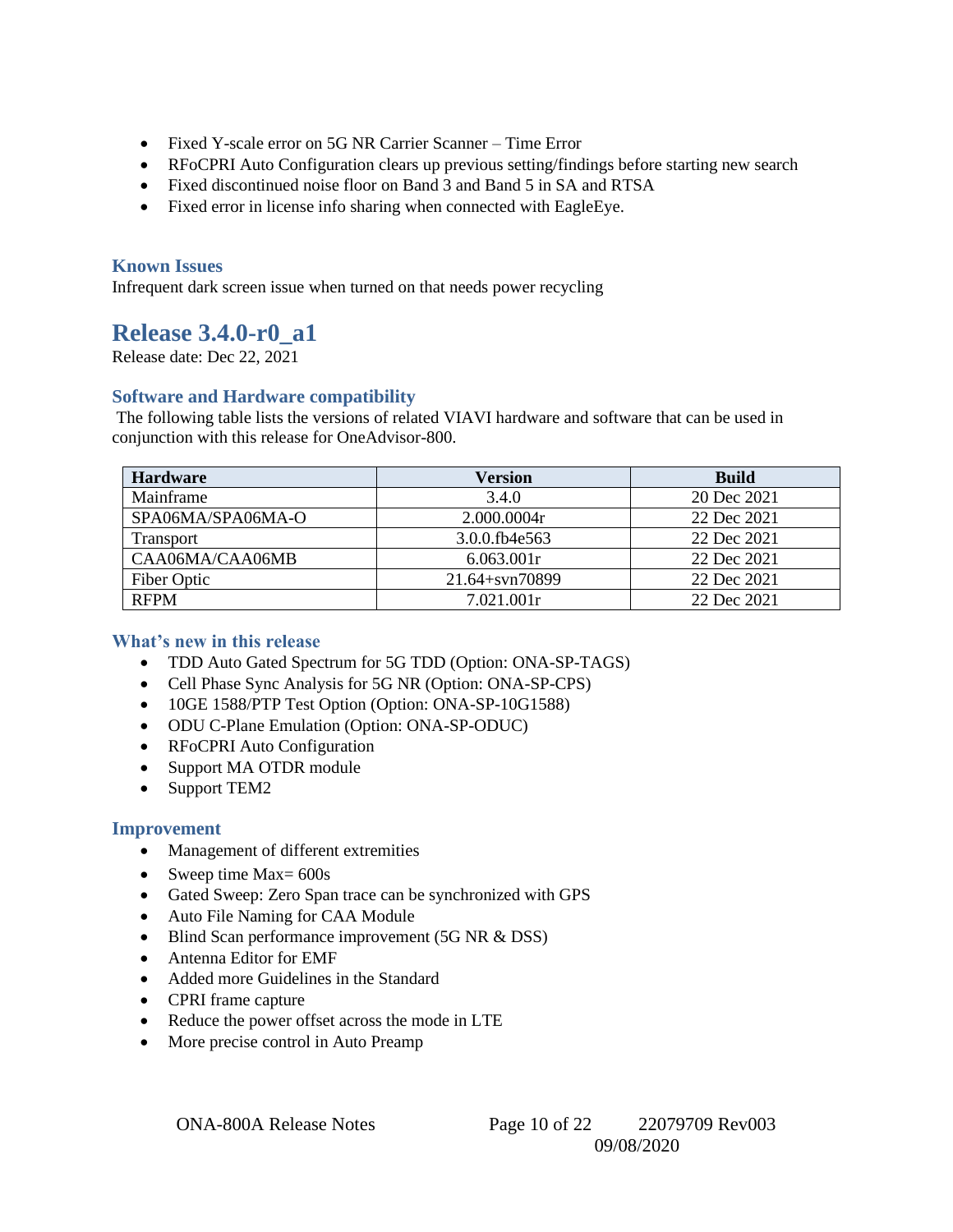### <span id="page-10-0"></span>**Bug Fix**

- INCIRP line display in full span
- PIM flatness calculation
- Spectrum Route Map. Min logging time is changed from 20 min to 2 hrs.
- Error on DSS detection

### <span id="page-10-1"></span>**Known Issues**

• Infrequent dark screen issue when turned on that needs power recycling

# <span id="page-10-2"></span>**Release 3.3.3-r0\_a1**

Release date: Dec 14, 2021

### <span id="page-10-3"></span>**Software and Hardware compatibility**

The following table lists the versions of related VIAVI hardware and software that can be used in conjunction with this release for OneAdvisor-800.

| <b>Hardware</b>   | Version | <b>Build</b>                                                                    |
|-------------------|---------|---------------------------------------------------------------------------------|
| Mainframe         | 3.3.0   | $3.3.3-r0(08/12/2021)$                                                          |
| SPA06MA/SPA06MA-O | 1.900   | 1.9000.0004r d71c478 (27/11/2021)                                               |
| Transport         | 2.2.3   | 2.2.3.fff6f1c-1 (27/11/2021)                                                    |
| CAA06MA/CAA06MB   | 6.062   | 6.062.003r-1 $(22/11/2021)$                                                     |
| Fiber Optic       | 21.62   | $21.62 + \frac{\text{svn}}{0611 - \text{r0}} \left( \frac{26}{11/2021} \right)$ |

### <span id="page-10-4"></span>**What's new in this release**

### <span id="page-10-5"></span>**Improvement**

- Minor Change
- CPME

### <span id="page-10-6"></span>**Bug Fix**

### <span id="page-10-7"></span>**Known Issues**

• Infrequent dark screen issue when turned on that needs power recycling

# <span id="page-10-8"></span>**Release 3.3.0-r0\_a3**

Release date: Dec 1, 2021

### <span id="page-10-9"></span>**Software and Hardware compatibility**

The following table lists the versions of related VIAVI hardware and software that can be used in conjunction with this release for OneAdvisor-800.

ONA-800A Release Notes Page 11 of 22 22079709 Rev003 09/08/2020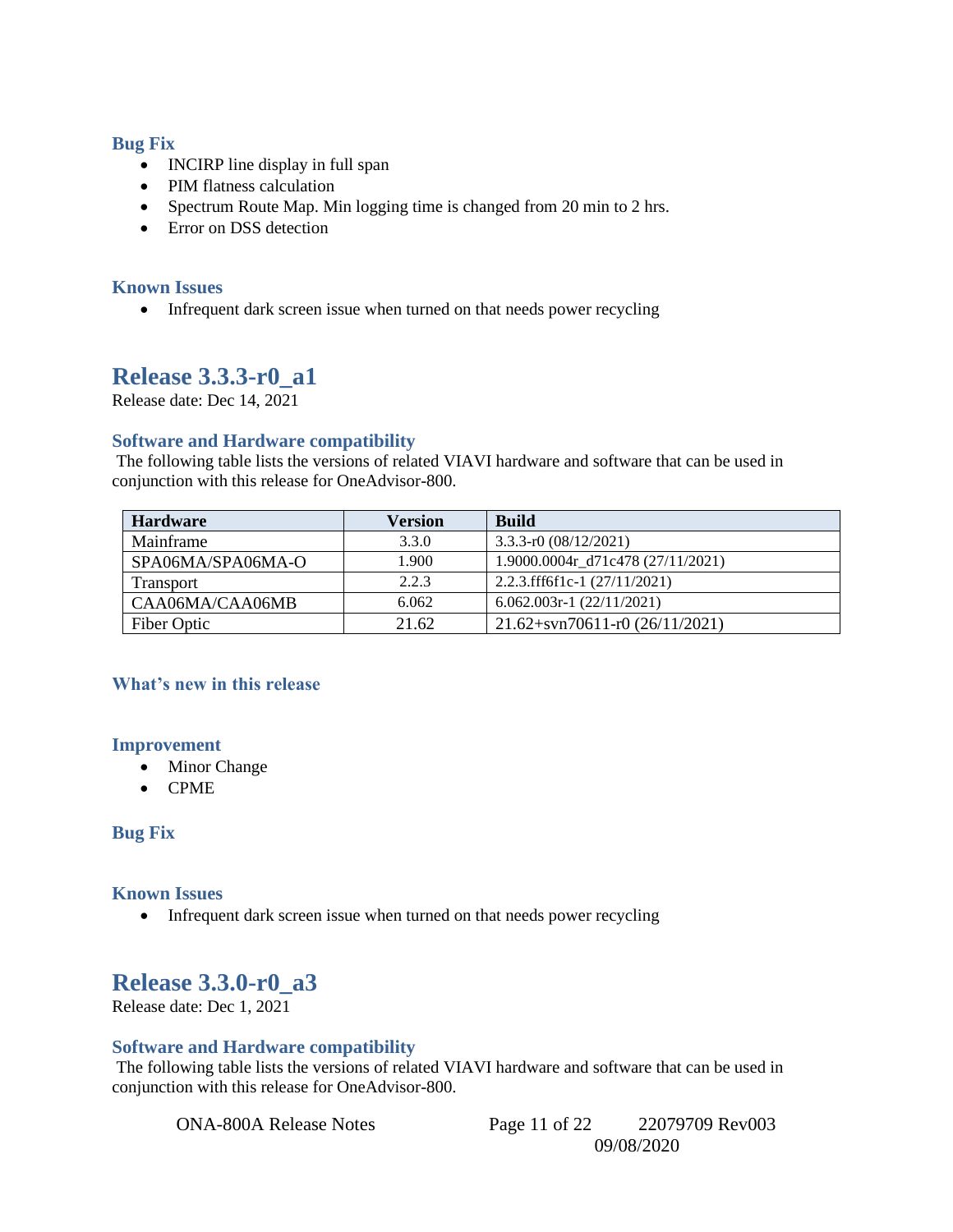| <b>Hardware</b>   | Version | <b>Build</b>                      |
|-------------------|---------|-----------------------------------|
| Mainframe         | 3.3.0   | $3.3.0 - r0(18/08/2021)$          |
| SPA06MA/SPA06MA-O | 1.900   | 1.9000.0004r 90748bd (18/08/2021) |
| <b>Transport</b>  | 2.2.0   | 2.2.0.52d1710-1 (18/08/2021)      |
| CAA06MA/CAA06MB   | 6.062   | $6.062.001r-1$ (16/08/2021)       |
| Fiber Optic       | 21.62   | 2021/11/26                        |

### <span id="page-11-0"></span>**What's new in this release**

- EONAOTDRMA-ATT
- EONAOTDRMA-ATT-UPG

### <span id="page-11-1"></span>**Improvement**

- SDK changes for piranha2.5 (MSI and pci stuff)
- New OTDR rpm for piranha2.5 support
- TrueBIDIR function can now be activated on any 4100 series B & C OTDR modules
- Compatibility with MA OTDR Hi

### <span id="page-11-2"></span>**Bug Fix**

• TrueBIDIR now works when directory name contains space

### <span id="page-11-3"></span>**Known Issues**

• Infrequent dark screen issue when turned on that needs power recycling

# <span id="page-11-4"></span>**Release 3.3.0-r0\_a2**

Release date: Jun 25, 2021

### <span id="page-11-5"></span>**Software and Hardware compatibility**

The following table lists the versions of related VIAVI hardware and software that can be used in conjunction with this release for OneAdvisor.

| <b>Hardware</b>   | Version | <b>Build</b>                           |
|-------------------|---------|----------------------------------------|
| Mainframe         | 3.3.0   | $3.3.0 - r0(18/08/2021)$               |
| SPA06MA/SPA06MA-O | 1.900   | 1.9000.0004r 90748bd (18/08/2021)      |
| Transport         | 2.2.0   | 2.2.0.52d1710-1 (18/08/2021)           |
| CAA06MA/CAA06MB   | 6.062   | $6.062.001r-1$ (16/08/2021)            |
| Fiber Optic       | 21.50   | $21.50 + \frac{9930}{r0} (08/10/2021)$ |

### <span id="page-11-6"></span>**What's new in this release**

- Supports new OSA module for ONA-800 mainframe
- New OSA user interface
- Add 25GHz channel grid for DWDM OTDR application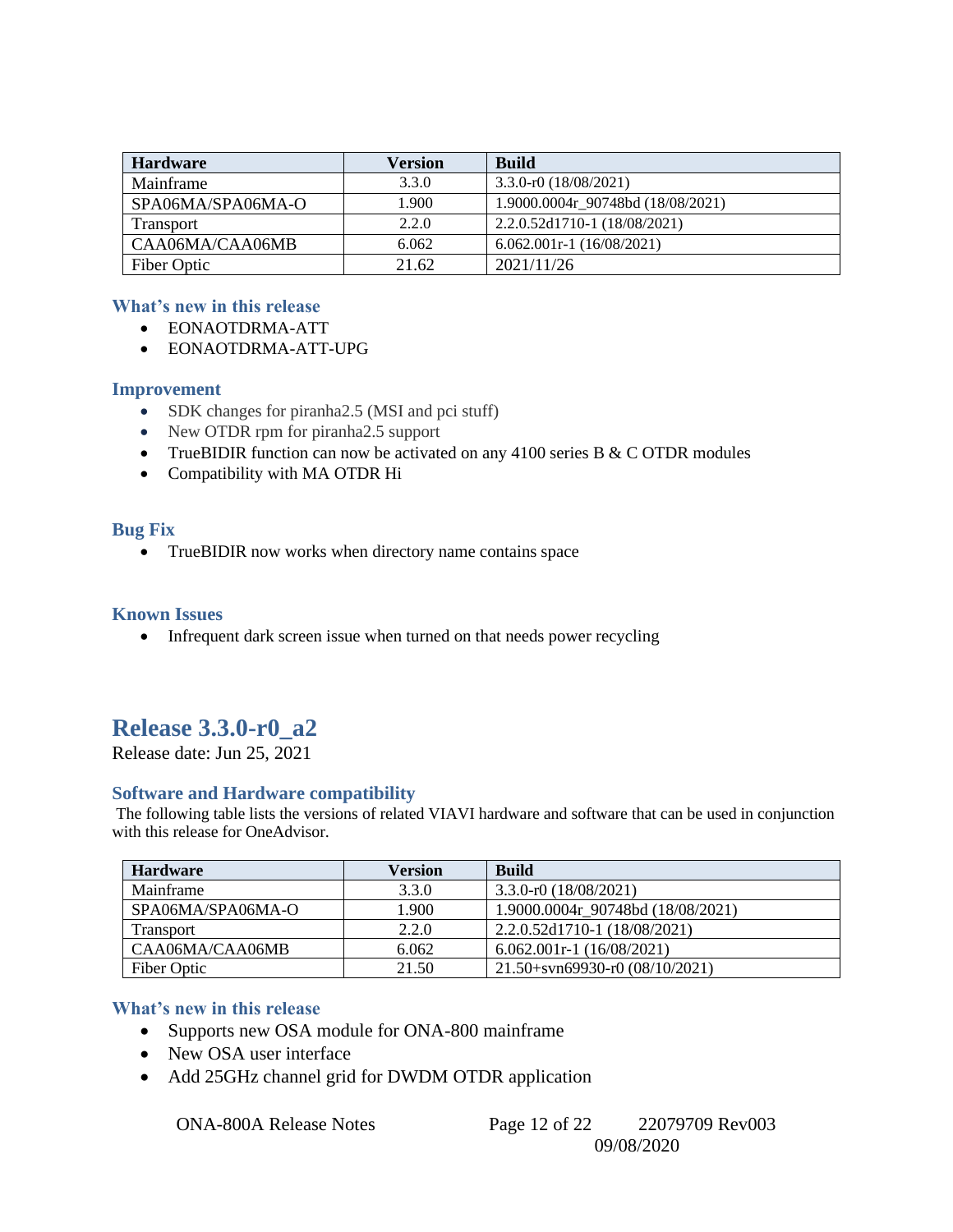### <span id="page-12-0"></span>**Improvement**

- Better management of 3-splitter clusters in PON architecture with FTTH-SLM
- Optimized OTDR test time vs. pulse width in high split ratio  $(>\x) 1x64$

### <span id="page-12-1"></span>**Bug Fix**

- The launch cable integrated into the OTDR module is correctly managed
- Average loss value different between pdf report and SLM

### <span id="page-12-2"></span>**Known Issues**

• Infrequent dark screen issue when turned on that needs power recycling

# <span id="page-12-3"></span>**Release 3.3.0-r0\_a1**

Release date: Jun 25, 2021

### <span id="page-12-4"></span>**Software and Hardware compatibility**

The following table lists the versions of related VIAVI hardware and software that can be used in conjunction with this release for OneAdvisor.

| <b>Hardware</b> | Version | <b>Build</b>                                      |
|-----------------|---------|---------------------------------------------------|
| Mainframe       | 3.3.0   | 3.3.0-r0 $(16/07/2021)$                           |
| SPA06MA-O       | 1.900   | $1.9000.0001a$ 67 (10/08/2021)                    |
| Transport       | 2.2.0   | 2.2.0(13/08/2021)                                 |
| CAA06MA/CAA06MB | 6.062   | $6.062.001r-1$ (09/08/2021)                       |
| Fiber Optic     | 21.12   | $21.12 + \text{syn}68387 - \text{r}0(25/06/2021)$ |

### <span id="page-12-5"></span>**What's new in this release**

- Support for Spectrum Clearing in InterferenceAdvisor EagleEye
- 10G Ethernet (ONA-SP-10GELAN)
- 25G Ethernet (ONA-SP-25GE)
- ODU Emulation S-plane (ONA-SP-ODUS)
- ODU Emulation M-plane (ONA-SP-ODUM)
- Supports VMF/PL (ONA-PMVFL)

### <span id="page-12-6"></span>**Improvement**

- Blind Scan: Usability Improvement by populating pop-up to allow user to pick up measurement to run in conjunction with detected carriers
- Ericsson RFoCPRI 9/1 mapping: Able to extract exponent value loaded on the payload and ensure the validity of UL spectrum level
- RFoCPRI PIM Spectrum flatness: Display RSSI and spectrum flatness of 4XMIMO Antenna
- Multi PCI dynamic range (NR & LTE)
- EMF Analyzer: Scanner: EMF Analyzer supports spectrum centric EMF measurement for multiple descrete bands sequentially and automatically.

ONA-800A Release Notes Page 13 of 22 22079709 Rev003 09/08/2020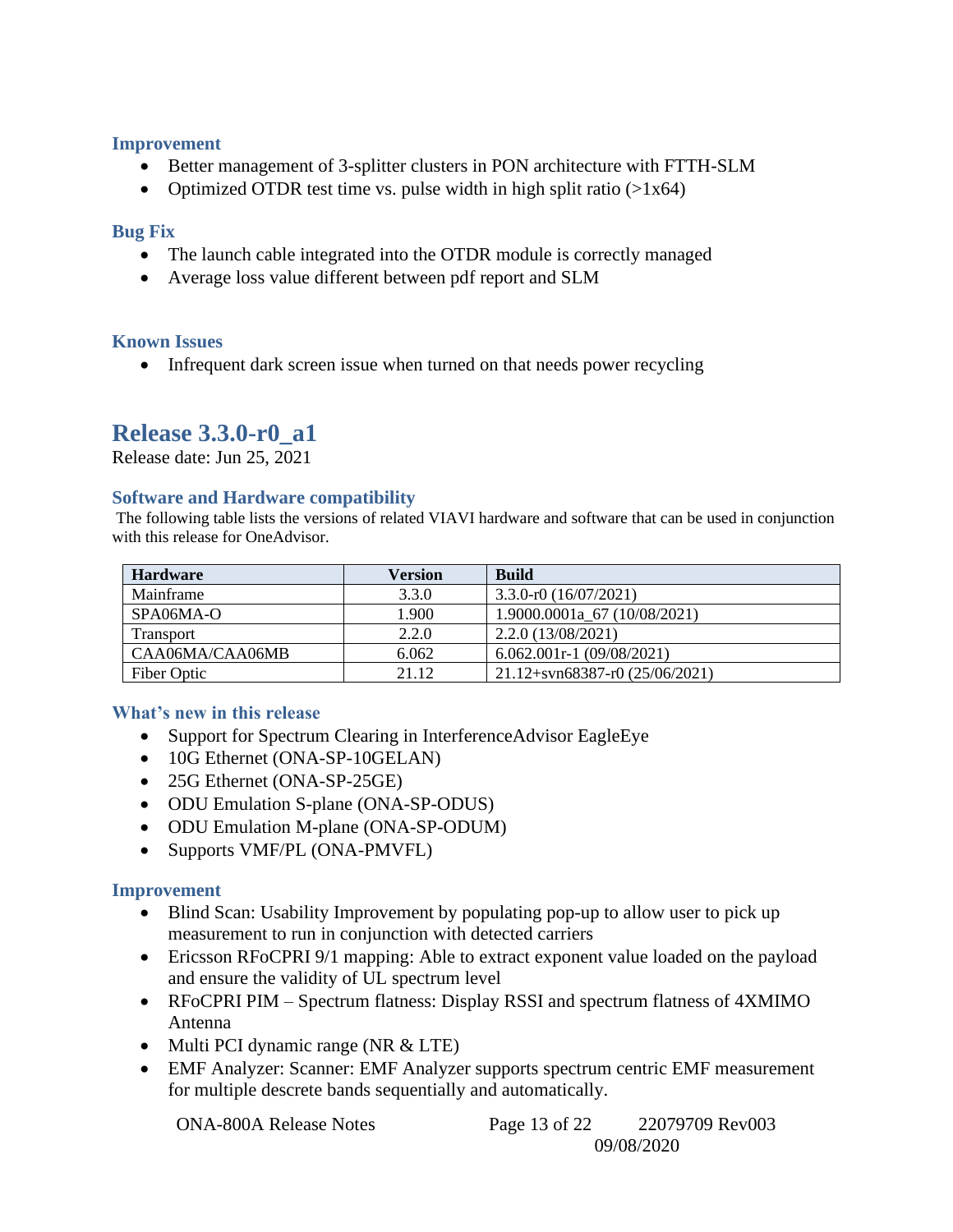- Auto Preamp: Auto Preamp and Input Atten control in IA& SA mode
- RF Power meter: Support external RF Power Sensor
- Custom favorites: User can create Favorite on the system screen with current setting or setup file
- LTE-FDD/TDD supports Subframe measurement
- Support Trace function in 5G NR EIRP measurement

### <span id="page-13-0"></span>**Bug Fix**

- RFoCPRI: CPRI configuration is disabled for WCDMA
- LTE-OTA Control: Negative EVM value shouldn't be displayed
- RFoCPRI Load Setup is not working
- SFP decode errors on the ONA-800
- Spectrum Route Map: PEAK frequency is not updated properly

### <span id="page-13-1"></span>**Known Issues**

• Infrequent dark screen issue when turned on that needs power recycling

# <span id="page-13-2"></span>**Release 3.2.1-r0\_a1**

Release date: Jun 25, 2021

### <span id="page-13-3"></span>**Software and Hardware compatibility**

The following table lists the versions of related VIAVI hardware and software that can be used in conjunction with this release for OneAdvisor.

| <b>Hardware</b> | Version | <b>Build</b>                                             |
|-----------------|---------|----------------------------------------------------------|
| Mainframe       | 3.2.1   | $3.2.1 - r0(04/05/2021)$                                 |
| $SPA06MA-O$     | l.800   | $1.8000.0002r - a5adfd1$ (25/06/2021)                    |
| CAA06MA/CAA06MB | 6.061   | $6.061.001r-1$ (21/06/2021)                              |
| Fiber Optic     | 21.12   | $21.12 + \frac{\text{svn}68387 - \text{r0}}{25/06/2021}$ |

### <span id="page-13-4"></span>**What's new in this release**

- Supports Nano-OSA
- Supports PM/VFL

### <span id="page-13-5"></span>**Bug fix/Improvement**

- Improved Spectrum sweep time in Normal mode and Gated Sweep. It is about four times faster typically.
- Fixed error on RFoCPRI NEM default Setting
- Fixed error in applying color on Route Map when recalling GOMV files
- Fixed bug retaining watermark on thumbnail map
- Added AVG on Zero Span Trace in Gated Sweep
- Fixed Zero span trace level error due to Channel No change.
- Fixed Gate Length setting error in Gated Sweep

### ONA-800A Release Notes Page 14 of 22 22079709 Rev003

09/08/2020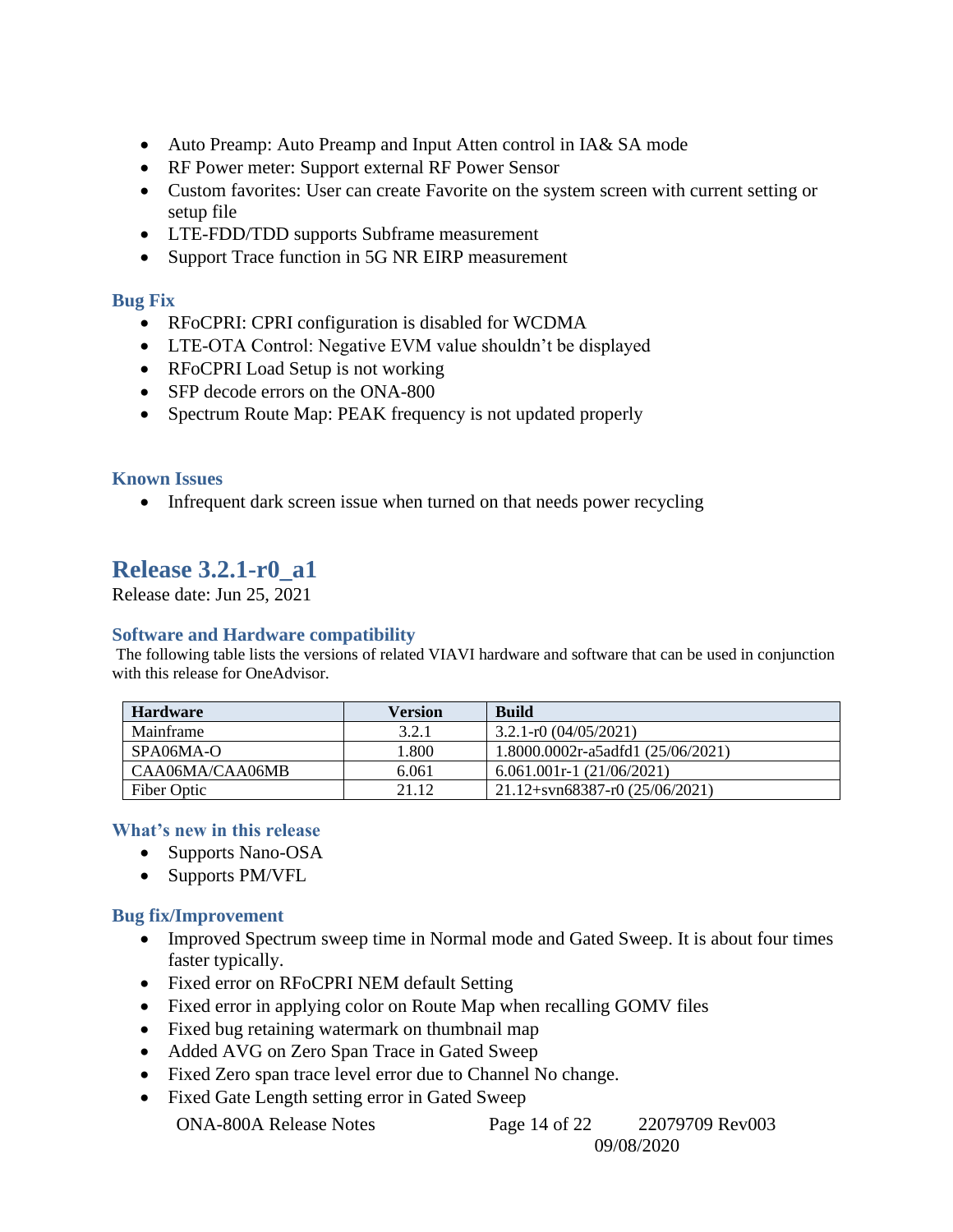<span id="page-14-0"></span>• Infrequent dark screen issue when turned on that needs power recycling

# <span id="page-14-1"></span>**Release 3.2.1-r0\_a0**

Release date: May 6, 2021

### <span id="page-14-2"></span>**Software and Hardware compatibility**

The following table lists the versions of related VIAVI hardware and software that can be used in conjunction with this release for OneAdvisor.

| <b>Hardware</b> | Version | <b>Build</b>                            |
|-----------------|---------|-----------------------------------------|
| Mainframe       | 3.2.1   | $3.2.1 - r0(04/05/2021)$                |
| $SPA06MA-O$     | .700    | 1.7000.0009r-b77eff8 (28/04/2021)       |
| CAA06MA/CAA06MB | 6.060   | $6.060.001r-1$ (28/04/2021)             |
| Fiber Optic     | 21.02   | $21.04 + \frac{15}{15}$ r0 (29/04/2021) |

### <span id="page-14-3"></span>**What's new in this release**

- NSA Analyzer
- Scalar 2 Port
- LTE FDD/TDD Signal Analysis
	- o Constellation, Frame Summary, Data Allocation Map, P vs. T (Frame)
- 5G NR Signal Analysis
	- $\circ$  P vs. T (Frame)
- Blind Scanner for LTE, DSS, and NR carrier search

### <span id="page-14-4"></span>**Bug fix/Improvement**

- RFoCPRI speed improvement in Quad SA mode
- RFoCPRI usability improvement for easier RX settings and traces control.
- Feature improvement on LTE FDD/TDD OTA Analyzer
	- o Occupied BW, SEM, ACLR, Multi-ACLR, OTA Control Channel
- Feature improvement on 5GNR OTA Analyzer
	- o Occupied BW, SEM, ACLR, Multi-ACLR, Multipath Profile
- EMF Analyzer
	- o Improve beam visibility
	- o RSRP Max/Min/AVG
	- o Level Recorder for EMF-NR
	- o Add UL/DL Allocation factor in EMF-NR Extrapolation
	- o Append Standard guidelines
	- o Export to CSV for EMF-NE
- NR/DSS improvement
	- o PBCH-DMRS Power/EVM
	- o Auto preamp control in LTE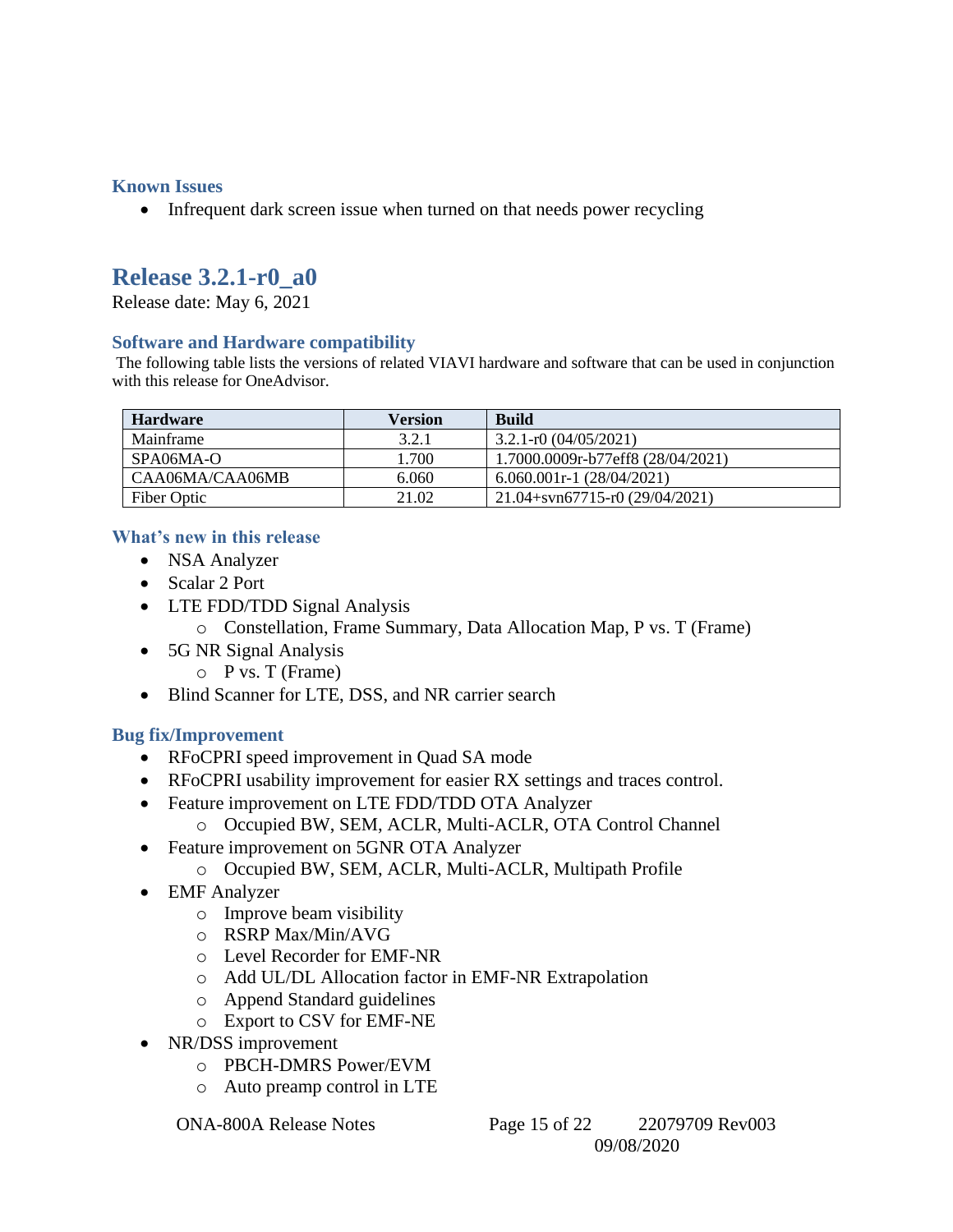- o NSA/DSS logging file export to Google Earth/Map
- Added Band 87 and 88 in the Channel Std

<span id="page-15-0"></span>• Infrequent dark screen issue when turned on that needs power recycling

# <span id="page-15-1"></span>**Release 3.1.1**

Release date: Feb 12, 2021

### <span id="page-15-2"></span>**Software and Hardware compatibility**

The following table lists the versions of related VIAVI hardware and software that can be used in conjunction with this release for OneAdvisor.

| <b>Hardware</b> | Version | <b>Build</b>                     |
|-----------------|---------|----------------------------------|
| Mainframe       | 3.1.1   | $3.1.1$ -r0 (12/22/2020)         |
| SPA06MA-O       | 1.600   | 1.600.0007r-19bd4f3 (12/23/2020) |
| CAA06MA/CAA06MB | 6.040   | $6.040.002r-1(12/17/2020)$       |
| Fiber Optic     | 19.92   | $19.92 + \frac{12}{12020}$       |

### <span id="page-15-3"></span>**What's new in this release**

- Supports SPA06MA module, a new 6GHz spectrum only hardware
- Sync of Preamp and Attenuation settings between ONA-800A and InterferenceAdvisor, EagleEye App

### <span id="page-15-4"></span>**Bug fix/Improvement**

### <span id="page-15-5"></span>**Known Issues**

• Infrequent dark screen issue when turned on that needs power recycling

# <span id="page-15-6"></span>**Release 3.1.1**

Release date: Dec 24, 2020

### <span id="page-15-7"></span>**Software and Hardware compatibility**

The following table lists the versions of related VIAVI hardware and software that can be used in conjunction with this release for OneAdvisor.

| <b>Hardware</b>   | <b>Version</b> | <b>Build</b>                     |
|-------------------|----------------|----------------------------------|
| Mainframe         | 3.1.1          | $3.1.1 - r0(12/22/2020)$         |
| SPA06MA/SPA06MA-O | .600           | 1.600.0007r-19bd4f3 (12/23/2020) |
| CAA06MA/B         | 6.040          | $6.040.002r-1(12/17/2020)$       |

ONA-800A Release Notes Page 16 of 22 22079709 Rev003 09/08/2020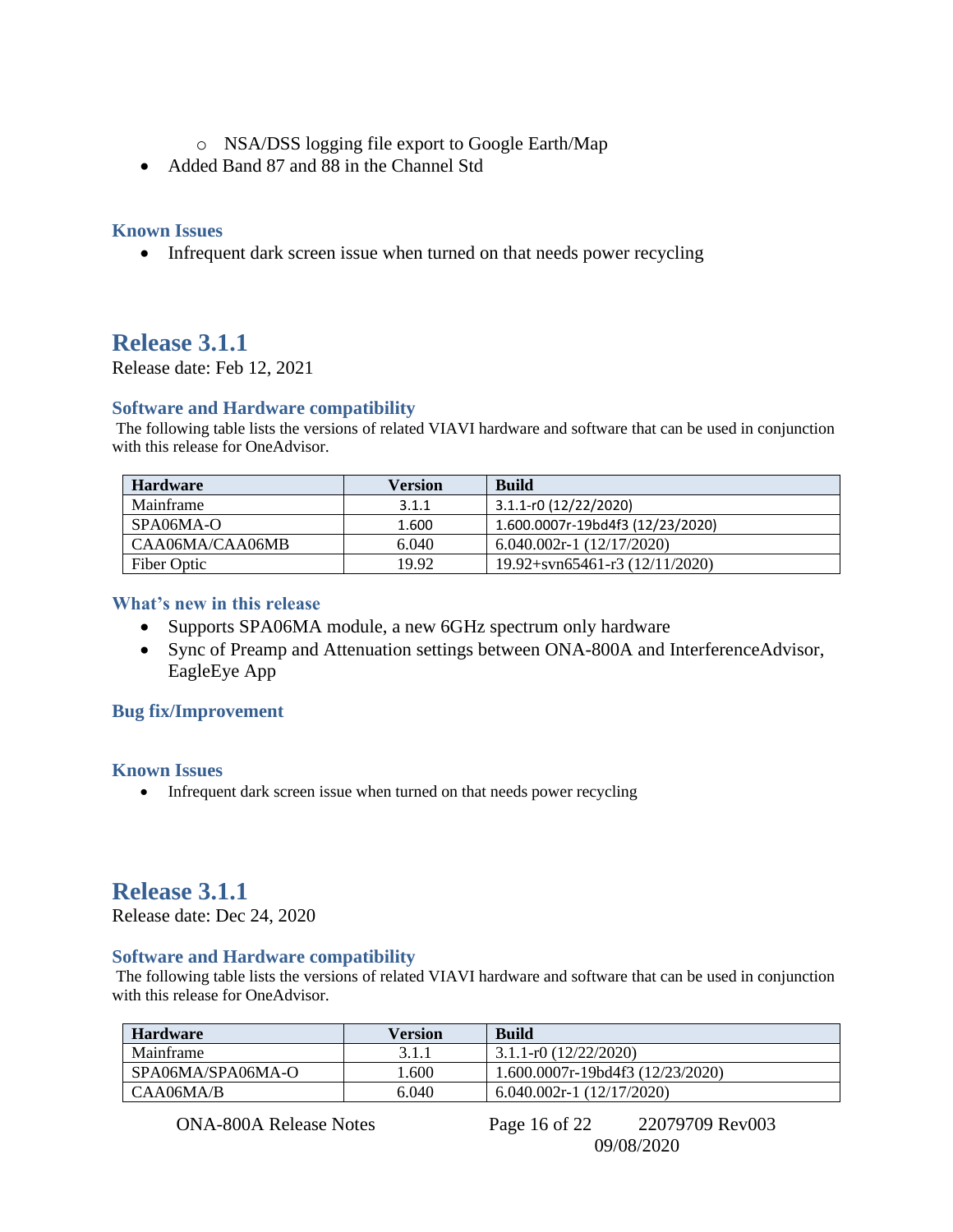|  | Fiber (<br>Optic | $100^\circ$<br>1/2/2 | 2+svn65461-r3 (12/11/2020)<br>92<br>19 |
|--|------------------|----------------------|----------------------------------------|
|--|------------------|----------------------|----------------------------------------|

### <span id="page-16-0"></span>**What's new in this release**

- **Spectrum/CPRI software options (Requires SPA06MA-O hardware)** o N/A
- **Fiber/Optic solution modules supported** o N/A
- **Fiber/Optic software option**  $O \quad N/A$

#### <span id="page-16-1"></span>**Bug fix/Improvement**

• Fixed display flickering issue

### <span id="page-16-2"></span>**Known Issues**

• Infrequent dark screen issue when turned on that needs power recycling

### <span id="page-16-3"></span>**Release 3.1.0**

Release date: Dec 18, 2020

#### <span id="page-16-4"></span>**Software and Hardware compatibility**

The following table lists the versions of related VIAVI hardware and software that can be used in conjunction with this release for OneAdvisor.

| <b>Hardware</b> | Version | <b>Build</b>                                 |
|-----------------|---------|----------------------------------------------|
| Mainframe       | 3.1.0   | $3.0.1 - r0(11/12/2020)$                     |
| $SPA06MA-O$     | .600    | $1.600.0006r - 0653b3a (14/21/2020)$         |
| CAA06MA/CAA06MB | 6.040   | $6.040.002r-1(17/12/2020)$                   |
| Fiber Optic     | 19.92   | $19.92 + \frac{1}{165461 - r3} (11/12/2020)$ |

#### <span id="page-16-5"></span>**What's new in this release**

#### • **Spectrum/CPRI software options (Requires SPA06MA-O hardware)**

- o ONA-SP-DSSOTA; DSS OTA Analyzer
- o RtSA improvement. Narrower span for better resolution and smaller RBW for better sensitivity.
	- Span: 100MHz to 3Mhz
		- RBW: 10MHz to 3kHz
- **Fiber/Optic solution modules supported** o N/A
- **Fiber/Optic software option**
	- o N/A

### <span id="page-16-6"></span>**Bug fix/Improvement**

- Make CDM file generation configurable.
- Fixed LTE-FDDOTA, LTE-TDDOTA, DSSOTA license installation issue
- Change the warning message for Factory Reset
- Fixed invalid error message displaying after turned on

# ONA-800A Release Notes Page 17 of 22 22079709 Rev003

09/08/2020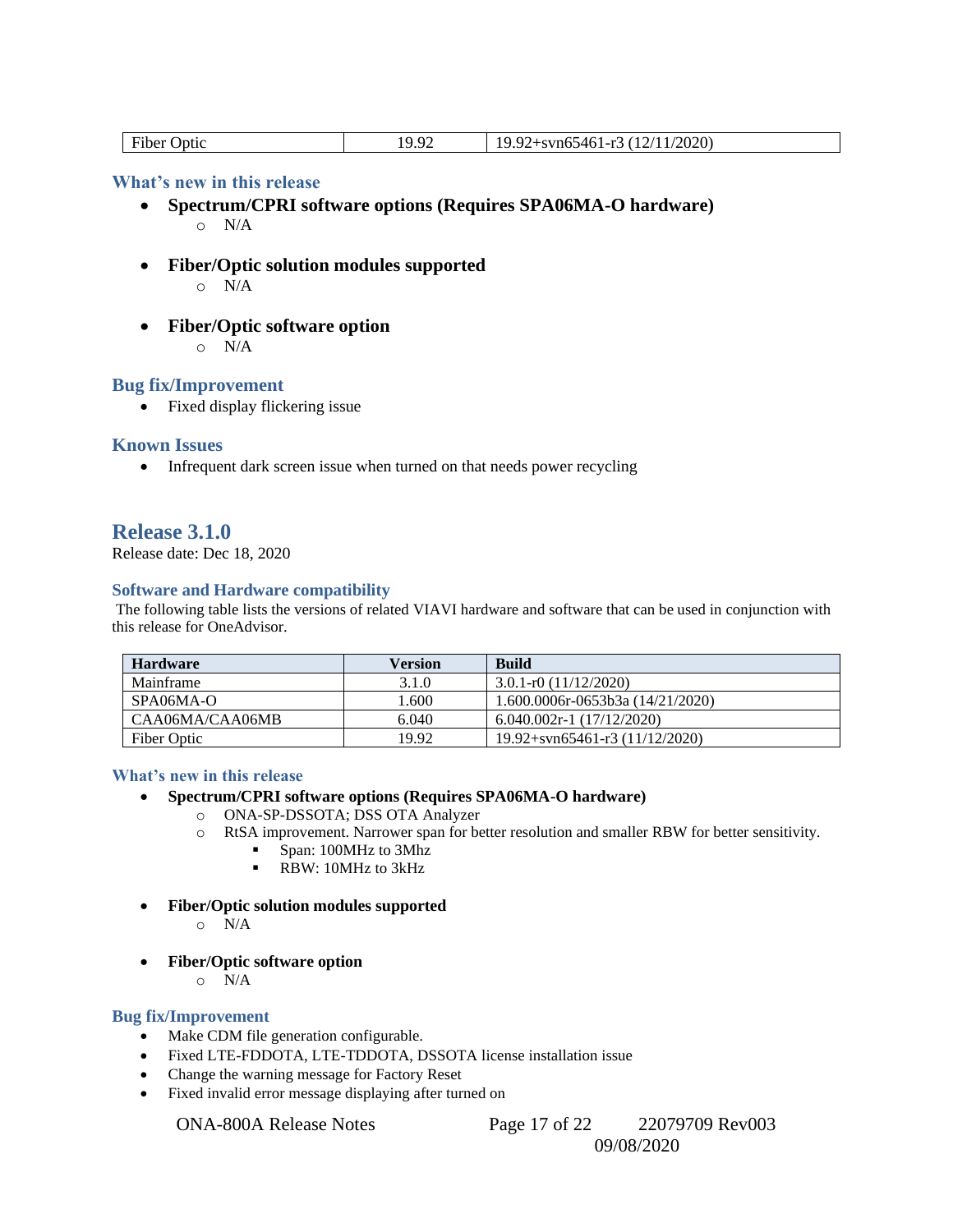<span id="page-17-0"></span>• Infrequent dark screen issue when turned on that needs power recycling

### <span id="page-17-1"></span>**Release 3.0.1**

Release date: Oct 20, 2020

#### <span id="page-17-2"></span>**Software and Hardware compatibility**

The following table lists the versions of related VIAVI hardware and software that can be used in conjunction with this release for OneAdvisor.

| <b>Hardware</b> | Version | <b>Build</b>                         |
|-----------------|---------|--------------------------------------|
| Mainframe       | 3.0.1   | $3.0.1 - 078fabd (14/10/2020)$       |
| SPA06MA-O       | 1.400   | $1.400.0027r - 6bcfb31(21/10/2020)$  |
| CAA06MA/CAA06MB | 6.020   | $6.020.001r-1(21/10/2020)$           |
| Fiber Optic     | 19.90   | $19.90 + \frac{15}{10} (15/10/2020)$ |

#### <span id="page-17-3"></span>**What's new in this release**

- **Spectrum/CPRI software options (Requires SPA06MA-O hardware)**
	- o ONA-SP-5GOTA; 5GNR OTA Beamforming analyzer
	- o ONA-SP-EMFSA; EMF Analysis (Spectrum Analysis base)
	- o ONS-SP-EMFNR; EMF Analysis (NR Beam Analysis base)

#### • **Fiber/Optic solution modules supported**

- o E4123MM; Multimode 850/1300 nm OTDR Module
- o E4138FMA365-APC; METRO-ACCESS/PON 1310/1550//F1650 NM APC OTDR MODULE
- o E4146QUAD; Multimode / Single mode 850/1300/1310/1550 nm OTDR PC
- o E4146QUAD; Multimode / Single mode 850/1300/1310/1550 nm OTDR APC
- o E41OTDRPM; Power Meter Option for OTDR Modules

#### • **Fiber/Optic software option**

- o EFTTHSLM; FTTH-SLM OTDR FUNCTION
- o EFTTHSLM-UPG; FTTH-SLM OTDR UPG OPTION
- o EFTTASLM; FTTA-SLM FUNCTION
- o EFTTASLM-UPG; FTTA-SLM OTDR UPG OPTION

#### <span id="page-17-4"></span>**Bug fix/Improvement**

- Fixed bug causing blur at the bottom of the LCD display
- Frequency stability improvement using GPS

#### <span id="page-17-5"></span>**Known Issues**

<span id="page-17-6"></span>**Release 3.0.0**  Release date: Aug 29, 2020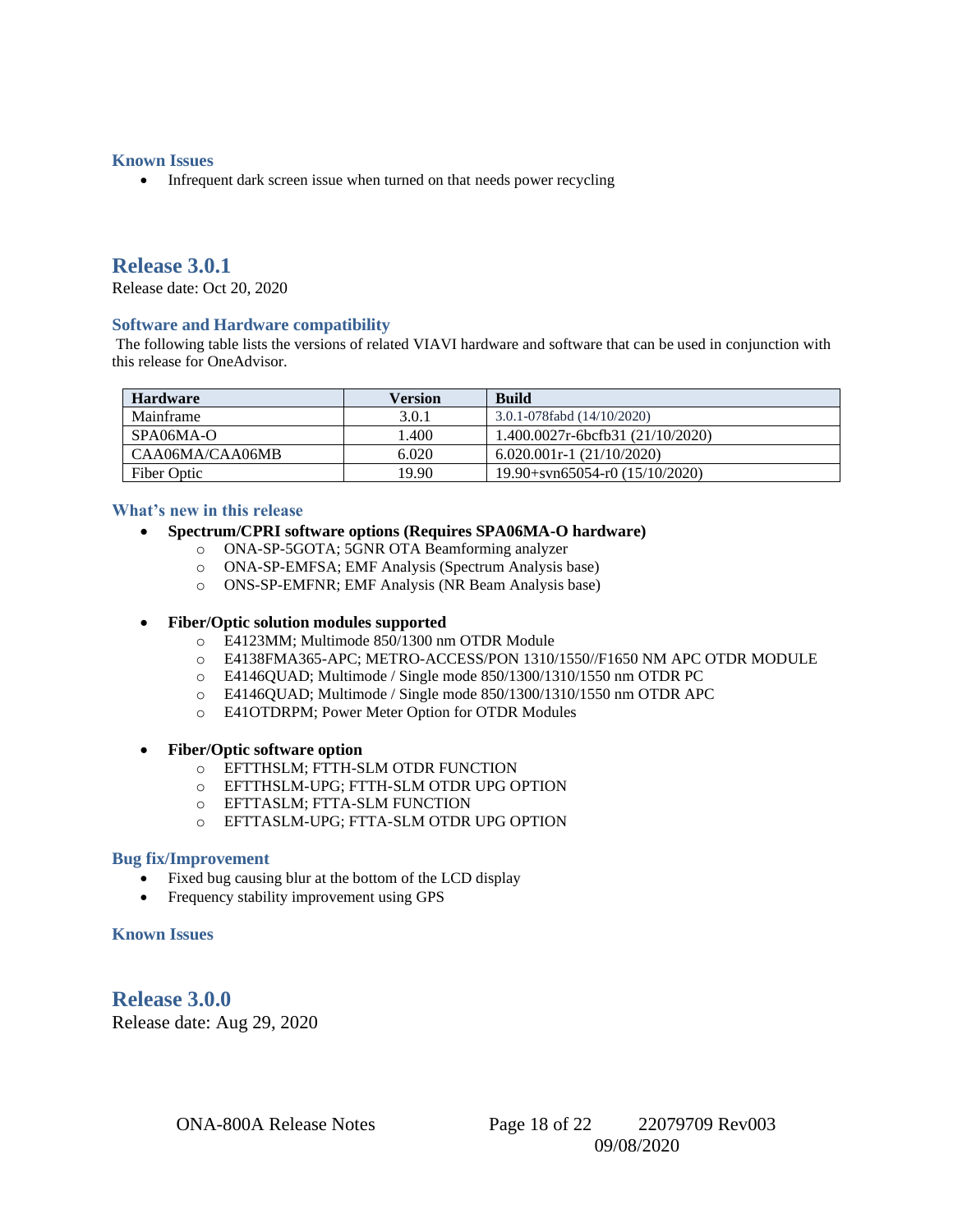# <span id="page-18-0"></span>• **Software and Hardware compatibility**

The following table lists the versions of related VIAVI hardware and software that can be used in conjunction with this release for OneAdvisor.

| <b>Hardware</b> | <b>Version</b> | <b>Build</b>                                                                     |
|-----------------|----------------|----------------------------------------------------------------------------------|
| Mainframe       | 3.0.0          | $3.0.0.0$ ec $96ca$                                                              |
| SPA06MA-O       | 1.3.0          | 1.300.1241r-1881b00                                                              |
| CAA06MA/CAA06MB | 6.011          | $6.011.001r-1$                                                                   |
| Fiber Optic     | 18.98          | $18.98 + \frac{\text{svn}64254 - \text{r0}}{8.98 + \text{svn}64254 - \text{r0}}$ |

## <span id="page-18-1"></span>**What's new in this release**

- **TPA (Test Process Automation)**
	- o TPA becomes more interactive by offering pop-up window informing user about the next job scheduled and also allowing user can choose whether to continue or do more troubleshooting at the current mode.
	- o TPA works with Spectrum Analyzer, Interference Analyzer, RtSA, and RFoCPRI measurement
- **Spectrum/CPRI software options (Requires SPA06MA-O hardware)**

### • **Fiber/Optic solution modules supported**

- o E41 E4138FMA365-APC
- o E4146QUAD-PC
- o E4146QUAD-APC
- o E4123MM-PC
- o E41OTDRPM

### • **Fiber/Optic software option**

- o EFTTHSLM
- o EFTTHSLM-UPG
- o EFTTASLM
- o EFTTASLM-UPG

## <span id="page-18-2"></span>**Bug fix/Improvement**

- RF Source of CAA module can work with RadioAnalysis concurrently.
- Reduced FAN noise
- Spectrum freezing with specific frequency setting at the below of 40MHz
- Messing up spectrum trace when Min Hold or Average is used in RFoCPRI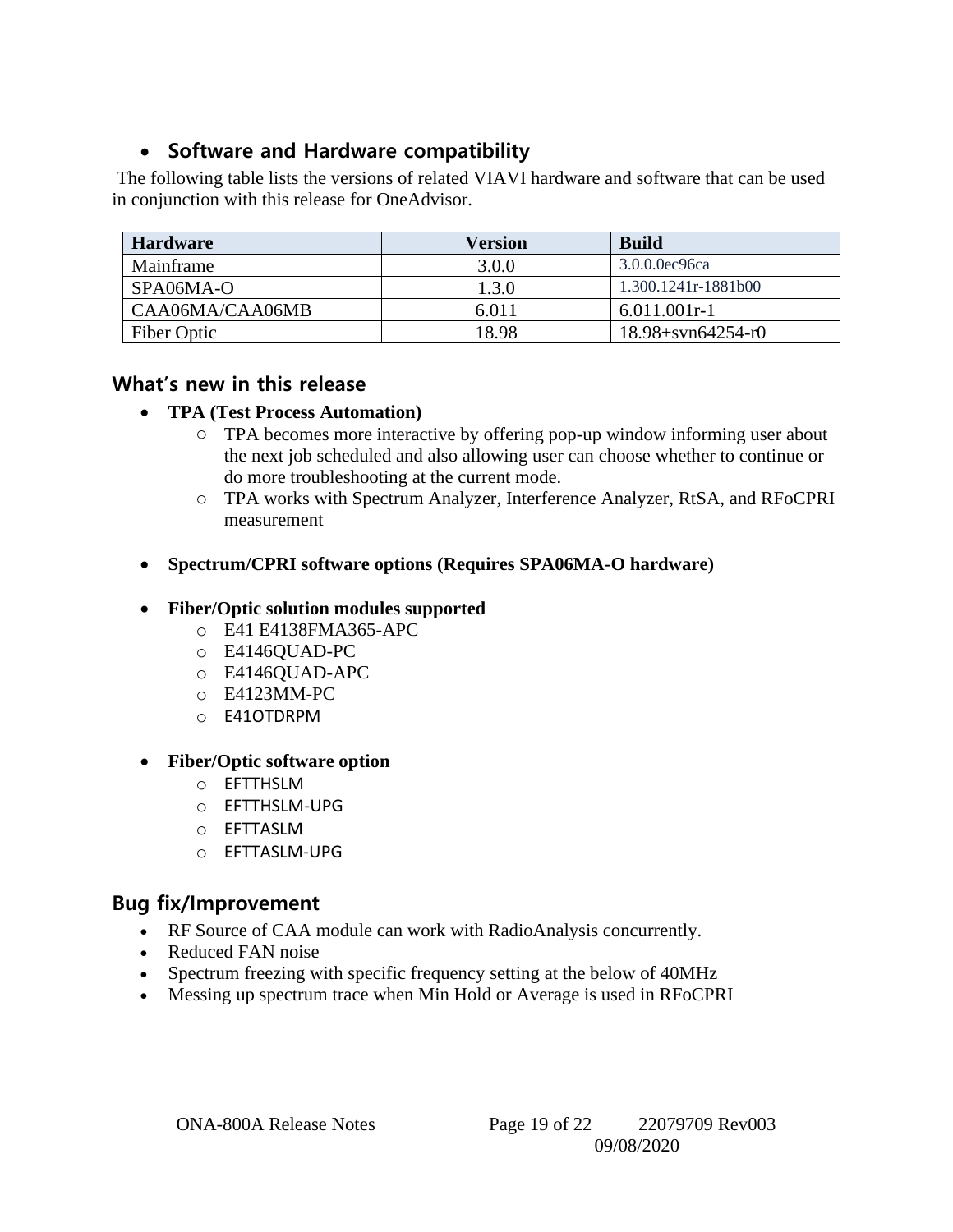## <span id="page-19-1"></span><span id="page-19-0"></span>**Release 1.2.0**

Release date: June 29, 2020

# <span id="page-19-2"></span>**Software and Hardware compatibility**

The following table lists the versions of related VIAVI hardware and software that can be used in conjunction with this release for OneAdvisor.

| <b>Hardware</b> | Version    | <b>Build</b>             |
|-----------------|------------|--------------------------|
| Mainframe       | 1.2.0      | 1.2.0-79d5204            |
| SPA06MA-O       | 1.0.0      | $1.000.1214r-1bd2e41$    |
| CAA06MA/CAA06MB | 6.010.006r | 9b02487                  |
| Fiber Optic     | 18.96      | syn63634-r0 (19/06/2020) |

### <span id="page-19-3"></span>**What's new in this release**

- **Platform**
	- o Supports interoperability with VIAVI's AntennaAdvisor Handle
	- o Supports interoperability with VIAVI's InterferenceAdvisor, an Android based Automated Interference Hunting Solution.

### • **Spectrum/CPRI software options (Requires SPA06MA-O hardware)**

- o ONA-SP-GNSS: GPS Option
- o ONA-SP-RT50: Realtime Spectrum Analysis up to 50MHz BW
- o ONA-SP-RT100: Realtime Spectrum Analysis up to 100MHz BW
- o ONA-SP-INTAN: Interference Analyzer (Interference Finder, Radar Chart, AA Handle)
- o ONA-SP-GSS: Gated Sweep Spectrum
- o ONA-SP-RM: Spectrum Route Map
- o ONA-SP-CPRI17: RFoCPRI Interference Analyzer for CPRI link rate from 1 to 7
- o ONA-SP-CPRI8: RFoCPRI Interference Analyzer for CPRI link rate 8
- o ONA-SP-CPRI18: RFoCPRI Interference Analyzer for link rate from 1 to 8
- **Fiber/Optic solution modules supported**
	- o E41DWDMC-APC: E41DWDMC-PC; TUNABLE DWDM APC OTDR MODULE – C-BAND
	- o E41DWDMC-PC: E41DWDMC-PC; TUNABLE DWDM PC OTDR MODULE  $-C-BAND$
	- o 2301/12: 2301/12; COSA-4055 APC CWDM OSA Module with SFP Bay SC optical adapter mounted FC enclosed
	- o 2331/12: 2331/12; OCC-4056C APC; DWDM Analyzer with SFP bay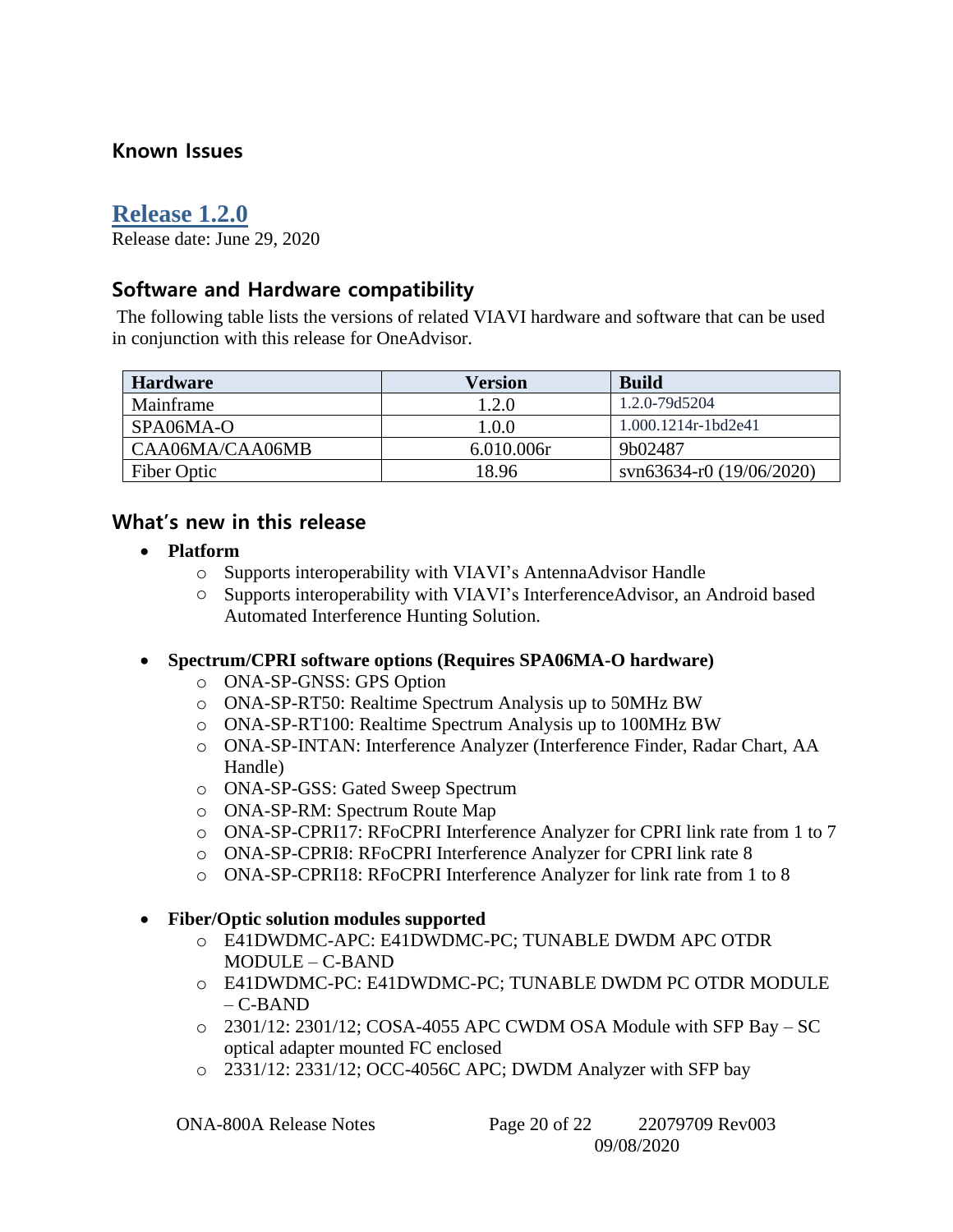### • **Fiber/Optic software option**

- o 2331/94.01 Tunable SFP for OCC
- o ENTERPRISESLM / ENTERPRISESLM-UPG
- o ESMARTACQ / ESMARTACQ-UPG
- o ECABLESLM / ECABLESLM-UPG

## <span id="page-20-0"></span>**Bug fix/Improvement**

- Usability improvement on Home page with test shortcuts and Favorites
- Test Process Automation
	- o CAA Check (requires SPA06MA/B module)
	- o Job Manager with StrataSync

### <span id="page-20-1"></span>**Known Issues**

 $\bullet$  N/A

## <span id="page-20-2"></span>**Release 1.1.0**

Release date: April 2,  $2020 - 1$ <sup>st</sup> release

# <span id="page-20-3"></span>**Software and Hardware compatibility**

The following table lists the versions of related VIAVI hardware and software that can be used in conjunction with this release for ONA-800A.

| <b>Hardware</b> | Version        | <b>Build</b> |
|-----------------|----------------|--------------|
| Mainframe       | 1.1.0          | 22/04/2020   |
| CAA06MA/CAA06MB | $6.010.003r-1$ | 14/04/2020   |
| Fiber Optic     | 18.94          | 17/03/2020   |

### <span id="page-20-4"></span>**What's New in this release**

| <b>Solution</b>     | <b>Hardware</b> | <b>New SW</b>      | <b>Brief Description</b>    |
|---------------------|-----------------|--------------------|-----------------------------|
|                     |                 | feature/Option     |                             |
| <b>Base Feature</b> | ONA-800A        | <b>ONA-MF-WIFI</b> | Support of base features on |
|                     |                 | <b>ONA-MF-BT</b>   | ONA-800A base including     |
|                     |                 | <b>SAA-ADVISOR</b> | Wi-Fi, Bluetooth, Smart     |
|                     |                 |                    | Access Anywhere, Mobile     |
|                     |                 |                    | Tech, StrataSync, Job       |
|                     |                 |                    | Manager                     |
| CAA                 | CAA06MA/B       | <b>ONA-CAA-RFS</b> | VSWR, DTF, Cable Loss,      |
|                     | Module          |                    | Smith Chart, Bias-T, RF     |
|                     |                 |                    | Source                      |